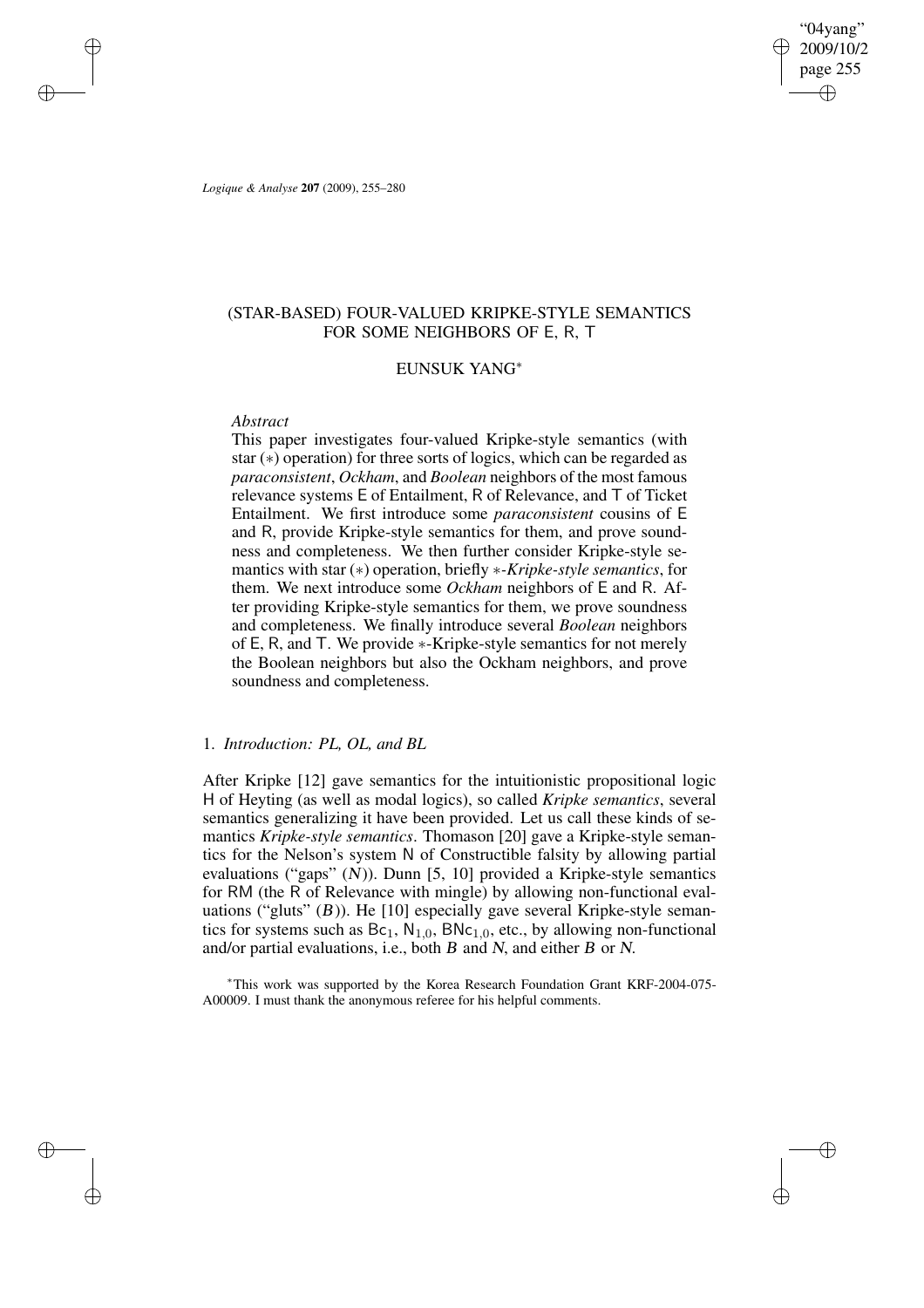#### 256 EUNSUK YANG

Smiley [2] and Dunn [10] gave a set of four-valued matrices characterizing  $E_{fde}$  (the first-degree entailment system of E of Entailment). They, however, did not provide such matrices for (any neighbor of) E. We either have not yet found the literature investigating such matrices for E or its neighbor(s).

One interesting point to remark is that the class of matrices of  $E_{fde}$ , more exactly the class of Smiley's matrices for  $E_{fde}$ , may characterize one neighbor of E, which we shall call *P*E*-R*: PE-R consists of E plus the restricted positive paradox (rP) minus the reductio (R). This system is not *relevant* because it has rP (A10 below) and so allows irrelevance between A and B in case  $A \rightarrow B$  is a theorem.<sup>1</sup> But PE-R is still *paraconsistent* in the sense that it rejects the implicational and conjunctive forms of 'absurdity' (so called "spread laws") A  $\rightarrow (\sim A \rightarrow B)$  and  $(A \land \sim A) \rightarrow B$ . Since a set of four-valued matrices characterizes  $E_{fde}$ , we can provide four-valued Kripke-style semantics for PE-R. Then a natural concern arises about paraconsistent neighbors of other famous relevance systems such as R and T of Ticket Entailment and four-valued Kripke-style semantics for them.

We shall here first introduce not merely the paraconsistent neighbor of E PE-R, but such neighbors of R PRc-C, PRc<sup>t</sup>-C. We provide Kripke-style semantics for them, and prove soundness and completeness. (With respect to (w.r.t.) T we do not know which system is to be such a neighbor. This is an open problem left in this paper.) By *PL*, let us ambiguously denote the above paraconsistent neighbors all together. We shall here further provide Kripke-style semantics with star (∗) operation (used in Routley-Meyer semantics for relevance logic), briefly ∗*-Kripke-style semantics*, for PL, and prove soundness and completeness.

As is known to us, the relevance systems E, R, T all have de Morgan negation. Algebraically, a de Morgan negation is an Ockham negation with involution (A11 below). It satisfies the de Morgan's laws and switches the bounds, and so is a *dual homomorphism*. By ∼ and ¬, let us express de Morgan negation and Ockham negation, respectively, to distinguish them. Ockham negation has been investigated in algebraic semantics. For instance, Urquhart [21] studied bounded distributive lattices with a dual homomorphic operator, calling them *Ockham lattices*, and Dunn (e.g. [8, 9]) investigated the Ockham negation as one of several negations based on distributive lattices. This negation is interesting in that relevance systems having  $\neg$  (in place of ∼) can be still *relevant* because Ockham negation is weaker than de Morgan negation, and so *paraconsistent* in the above sense. We shall next

<sup>1</sup> We usually call a system *relevant* if it satisfies the *strong* relevance principle (SRP) in [1] that  $\varphi \to \psi$  is a theorem only if  $\varphi$  and  $\psi$  share a propositional variable, and sometimes if it satisfies the *weak* relevance principle (WRP) in [4] that  $\varphi \to \psi$  is a theorem only if either (i)  $\varphi$  and  $\psi$  share a propositional variable or (ii) both  $\neg \varphi$  and  $\psi$  are theorems. PE-R is neither strongly nor weakly relevant.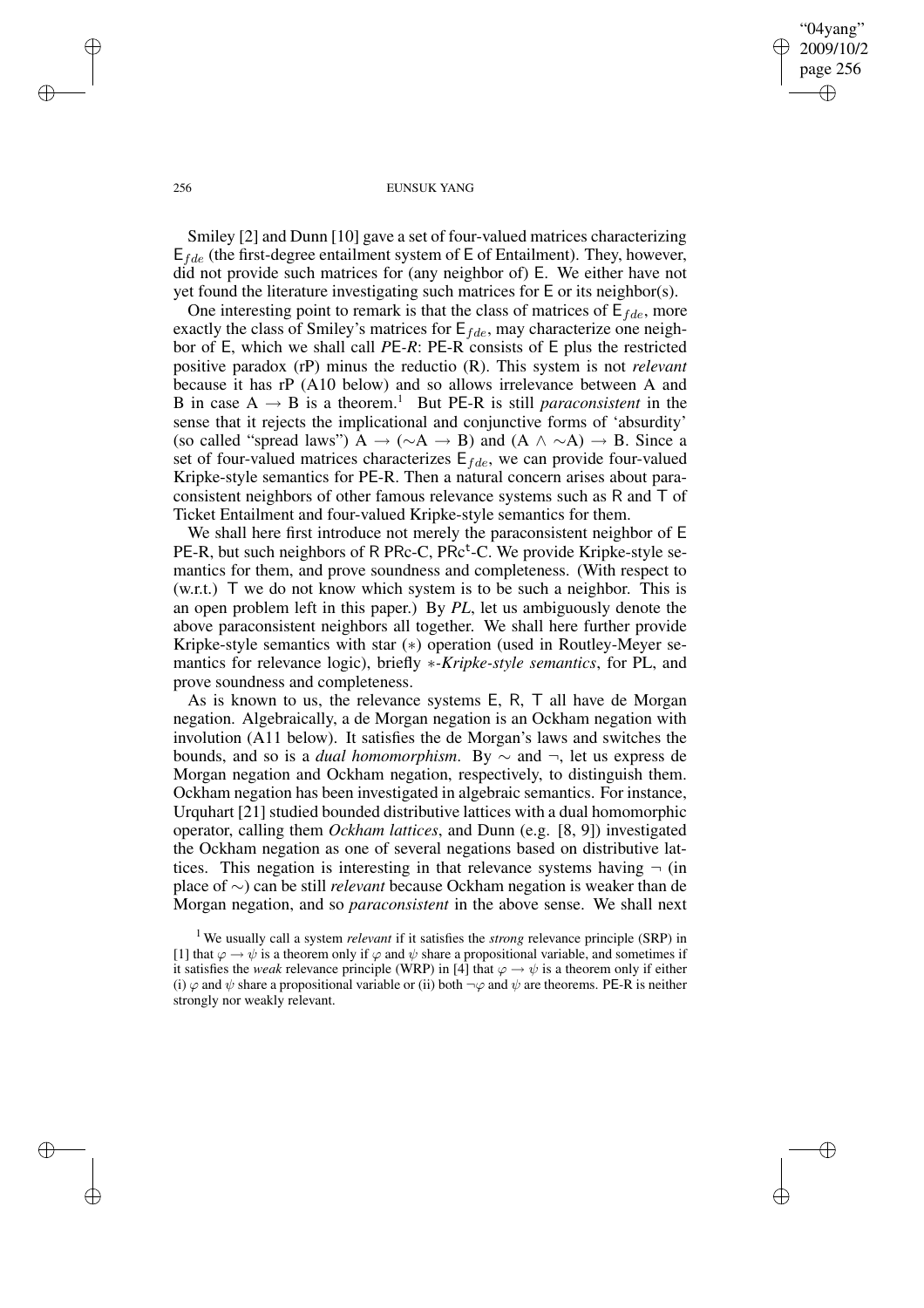introduce two systems OEe and OPRc<sup>t</sup>-C below (see Section 4), which are Ockham neighbors of E and R. (But we do not know either which system can be such a neighbor of T.) Both of these are *paraconsistent* in the above sense, and OEe further seems *relevant* in the strong sense above.<sup>2</sup> Like PL, by *OL*, let us ambiguously denote the above Ockham neighbors together. We provide four-valued Kripke-style semantics for OL, and prove soundness and completeness.

As is known to us, relevance systems can have the stronger negation Boolean negation (expressing it by  $-$ ) in place of de Morgan negation  $\sim$ without collapsing to Classical Logic (CL). For instance, Meyer, Giambrone, and Brady [15] introduced the classical version of RW (R minus Contraction) CRW having both  $\sim$  and  $-$ , and provided a class of four-valued matrices related to CRW.<sup>3</sup> We shall finally introduce several Boolean neighbors of E, R, and T. As PL and OL, by *BL*, let us ambiguously denote the Boolean neighbors (in Section 5). We provide ∗-Kripke-style semantics for BL and OL, and prove soundness and completeness.

For convenience, by *L*, we shall ambiguously express PL, OL, and BL all together, if we do not need distinguish them, but context should determine which logic (or system) is intended; by *BOL*, BL and OL together. Also, for convenience, we shall adopt the notation and terminology similar to those in [10], and assume familiarity with them.

We finally note that there has been another trend of four-valued semantics for relevance logic (see e.g. Mares [13], Restall [16], and Routley [17]), combining Routley-Meyer semantics for relevance logic (see Routley and Meyer [18, 19]) and Dunn's four-valued semantics for the logic of first-degree entailments (see Dunn [6]). These semantics use the ternary relation R used in Routley-Meyer semantics for relevance logic. Let us call these kinds of semantics *Routley-Meyer-style semantics*. As is known to us, Routley-Meyer(-style) semantics are famous for semantics for relevance logic. But our concern is Kripke-style semantics based on binary relation in place of ternary relation. So we here do not deal with such four-valued logics, i.e., four-valued Routley-Meyer-style semantics for the systems.

<sup>2</sup> Note that RM (R-mingle) is relevant in the weak sense: it proves such formulas as  $∼(A$  $\rightarrow$  A)  $\rightarrow$  (B  $\rightarrow$  B) so that the (i) of WRP does not hold in it. It is of interest that OEe rejects such a formula. So, even though OEe has "R-mingle" as a theorem, it seems not merely weakly but also strongly relevant.

<sup>3</sup> To me it is not clear whether they considered such matrices as the matrices *characteristic* for CRW. They did not exactly mention it and not provide soundness and completeness results for CRW using such matrices. In fact, the set of matrices they considered in it does not characterize CRW because the matrix for implication further satisfies "R-mingle", which CRW drops.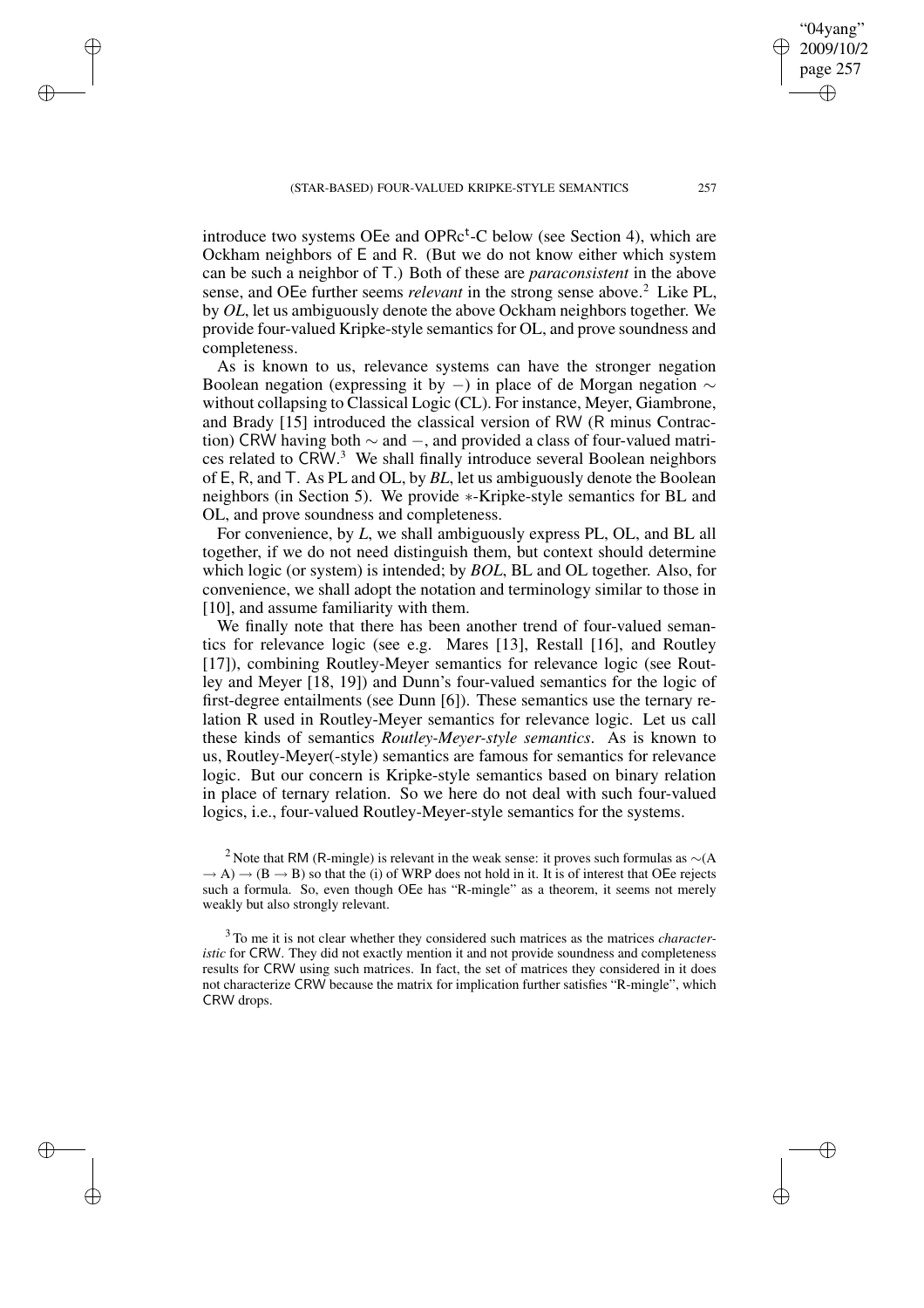#### 258 EUNSUK YANG

2. *PL*

2.1. *Axiomatizations of PL*

For convenience, we present the axiomatic systems for PL using the following axiom schemes and rules of inference with defined connective: (df1) A  $\leftrightarrow$  B := (A  $\rightarrow$  B)  $\land$  (B  $\rightarrow$  A). For the remainder we shall follow the customary notation and terminology. The formula A of the form  $B \rightarrow C$  is called *strict*. We use the axiom systems to provide a consequence relation.<sup>4</sup>

## AXIOM SCHEMES

A1.  $(A \rightarrow B) \rightarrow ((B \rightarrow C) \rightarrow (A \rightarrow C))$  (suffixing) A2.  $(A \rightarrow (A \rightarrow B)) \rightarrow (A \rightarrow B)$  (contraction) A3.  $((A \rightarrow A) \rightarrow B) \rightarrow B$  (specialized assertion) A4.  $(A \land B) \rightarrow A$ ,  $(A \land B) \rightarrow B$  ( $\land$ -elimination) A5.  $((A \rightarrow B) \land (A \rightarrow C)) \rightarrow (A \rightarrow (B \land C))$  ( $\land$ -introduction) A6. A  $\rightarrow$  (A  $\vee$  B), B  $\rightarrow$  (A  $\vee$  B) ( $\vee$ -introduction) A7.  $((A \rightarrow C) \land (B \rightarrow C)) \rightarrow ((A \lor B) \rightarrow C)$  (∨-elimination) A8.  $(A \land (B \lor C)) \rightarrow ((A \land B) \lor (A \land C))$  (distributive law) A9.  $(\Box A \land \Box B) \rightarrow \Box(A \land B)$ , where  $\Box A := (A \rightarrow A) \rightarrow A$ A10.  $A \rightarrow (B \rightarrow A)$ , where A strict (restricted positive paradox) A11.  $\sim \sim A \leftrightarrow A$  (double negation) A12.  $(A \rightarrow B) \rightarrow (\sim B \rightarrow \sim A)$  (contraposition) A13.  $(A \rightarrow B) \leftrightarrow (\sim A \vee B)$ , where A, B strict (restricted material biimplication) A14.  $A \rightarrow A$  (self-implication) A15.  $(A \rightarrow (B \rightarrow C)) \rightarrow (B \rightarrow (A \rightarrow C))$  (permutation) A16.  $A \rightarrow (B \rightarrow A)$  (positive-paradox) A17.  $(A \rightarrow B) \lor (B \rightarrow A)$  (chain) A18.  $\sim(A \land B) \leftrightarrow (\sim A \lor \sim B)$  (negated conjunction) A19.  $\sim(A \vee B) \leftrightarrow (\sim A \wedge \sim B)$  (negated disjunction) A20.  $\sim(A \rightarrow B) \leftrightarrow (A \land \sim B)$  (negated implication) A21. t A22.  $A \leftrightarrow (t \rightarrow A)$ .

<sup>4</sup> Note that PE-R has the Modal Deduction Theorem because it proves A10, A14, and "self-distribution"  $(A \rightarrow (B \rightarrow C)) \rightarrow ((A \rightarrow B) \rightarrow (A \rightarrow C))$  (see [7]). See Hacking [11] for the axiomatizations (of modal logics) by using strict implication in place of modal connective  $\Box$ . Each PRc-C and PRc<sup>t</sup>-C has the Classical Deduction Theorem because it has A16 instead of A10.

As is known to us, E is a system whose implication satisfies both *relevance* and *necessity*. Because of this modal property, it has strict formulas. We here note that PE-R not only has such strict formulas but also requires the restricted positive paradox (A10 below). Since PE-R has this paradox, it is not a relevance logic.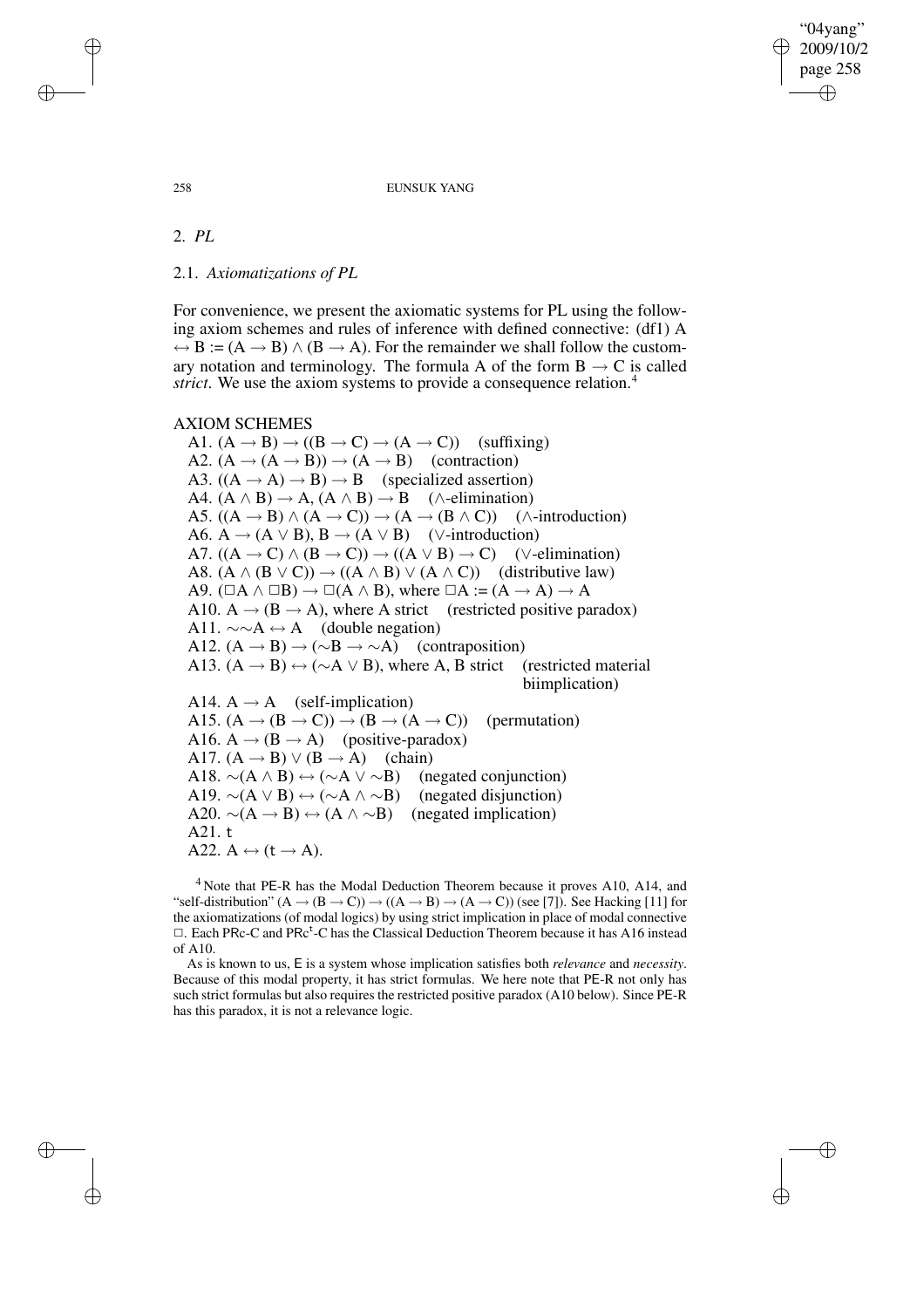(STAR-BASED) FOUR-VALUED KRIPKE-STYLE SEMANTICS 259



Figure 1. The lattice 4

### RULES

 $A \rightarrow B$ ,  $A \vdash B$  (modus ponens, MP)  $A, B \vdash A \land B$  (adjunction, AD).

## SYSTEMS

PE-R: A1 to A13, MP, AD; PRc-C: A1, A2, A4 to A8, A11, A13 to A19, MP, AD; PRc<sup>t</sup>-C: PRc-C plus A20 to A22 minus A13.

These systems all do not prove the "reductio" (R). A13 ensures that for any strict formulas in PE-R and PRc-C, the customary definitions of connectives in CL holds since such a formula has as its evaluations just  $T$  and  $F$  and so satisfies Boolean properties (see the matrices for  $\rightarrow_{PE}$  and  $\rightarrow_{PRc1}$  in Table 1). The propositional constant t is thought of as conjunction of all true sentences.

For convenience, "∼", ("−", "¬", "→", "∧", and " $\vee$ " are used ambiguously as propositional connectives and as algebraic operators, but context should make their meaning clear.

# 2.2. *Kripke-style semantics for PL*

Let us regard an "evaluation" to be a function from sentences to sets of two values, including the set having no truth values to account for underdetermination and both truth values to account for overdetermination. We regard a four-valued matrix as a lattice and call it the *lattice* 4; and express each set of value(s)  $\{ \}$ ,  $\{0\}$ ,  $\{1\}$ , and  $\{0, 1\}$  by N, F, T, and B, respectively (see Figure 1). Each matrix for  $\sim$ ,  $\land$ ,  $\lor$ , and  $\rightarrow$  can be defined as in Table 1 (<sup>+</sup> indicates the designated value(s), and  $\rightarrow_{PE}$ ,  $\rightarrow_{PRc1}$ , and  $\rightarrow_{PRc2}$  are for PE-R, PRc-C, and  $\overline{PRc}^t$ -C, respectively).

Note that PE-R and PRc-C have one designated value  $T$ , and yet PRc<sup>t</sup>-C has two designated values  $T$  and  $B$ , where  $B$  corresponds to t. Thus, to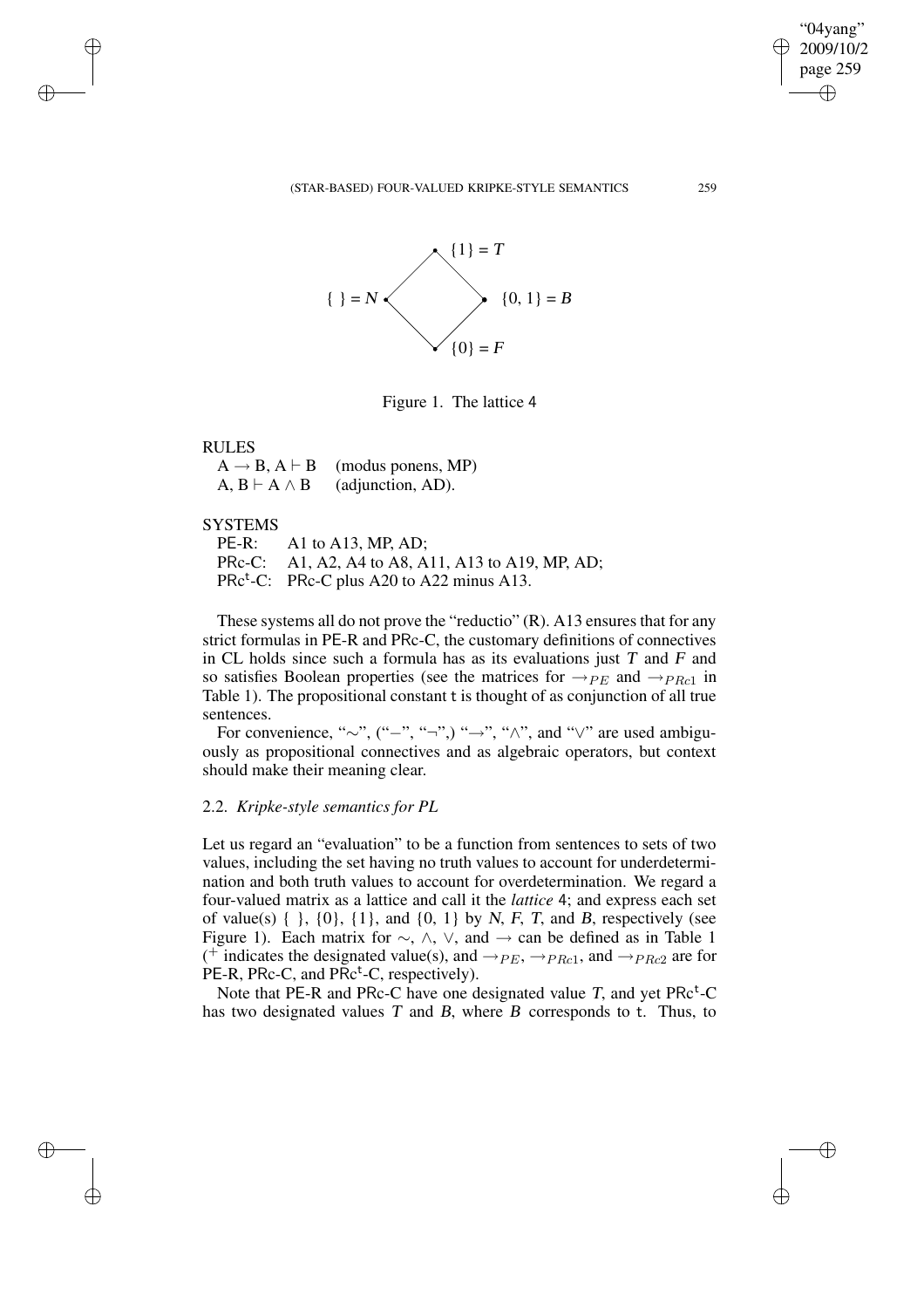|                      |                  |           |                  |   | ${\cal T}^+$          | $B^{(+)}$        | $\mathbf N$ | $\boldsymbol{F}$ |        |                  |
|----------------------|------------------|-----------|------------------|---|-----------------------|------------------|-------------|------------------|--------|------------------|
|                      | $T^+$            | F         | $T^+$            |   | T                     | B                | N           | F                |        |                  |
|                      | $B^{(+)}$        | B         | $B^{(+)}$        |   | B                     | B                | F           | $\boldsymbol{F}$ |        |                  |
|                      | $\overline{N}$   | N         | $\overline{N}$   |   | N                     | F                | N           | $\boldsymbol{F}$ |        |                  |
|                      | $\boldsymbol{F}$ | T         | $\boldsymbol{F}$ |   | F                     | F                | F           | F                |        |                  |
|                      | $T^+$            | $B^{(+)}$ | $\overline{N}$   | F |                       | $\rightarrow$ PE | $T^+$       | B                | N      | $\boldsymbol{F}$ |
|                      | T                | $\tau$    | T                | T | $\bar{T}^{\mp}$       |                  | T           | F                | F      | F                |
| $B^{(+)}$            | Т                | B         | T                | B | B                     |                  | T           | T                | F      | F                |
| $\boldsymbol{N}$     | $\tau$           | T         | N                | N | N                     |                  | T           | F                | Т      | F                |
| $\boldsymbol{F}$     | Т                | B         | $\boldsymbol{N}$ | F | F                     |                  | T           | T                | T      | T                |
| $\rightarrow_{PRc1}$ | $T^+$            | B<br>N    | F                |   | $\rightarrow P R c 2$ |                  | $T^+$       | $B^+$            | N      | $\boldsymbol{F}$ |
|                      | Т                |           | F                |   | $T^+$                 |                  | T           | B                | N      | F                |
| B                    | Т                | F         | F                |   | $B^+$                 |                  | T           | B                | N      | F                |
| $\boldsymbol{N}$     | Т                |           | $\tau$           |   | N                     |                  | Т           | T                | $\tau$ | $\tau$           |
| $\boldsymbol{F}$     | T                |           | T                |   | $\boldsymbol{F}$      |                  | T           | T                | T      | T                |
|                      |                  |           |                  |   |                       |                  |             |                  |        |                  |

Table 1. Four-valued matrices for evaluations of PL

express it ambiguously, we put  $B^{(+)}$  in place of  $B^{+}$  in the tables for  $\sim$ ,  $\wedge$ , and ∨.

Next, as in [10], let us define evaluations. An *evaluation* into 4 is a function v from sentences into 4 such that  $v(\sim A) = \sim v(A)$ ,  $v(A \land B) = v(A)$  $\land$  v(B), v(A  $\lor$  B) = v(A)  $\lor$  v(B), and v(A  $\rightarrow$  B) = v(A)  $\rightarrow$  v(B). (To distinguish the implications, we use in Table 1  $\rightarrow_{PE}$ ,  $\rightarrow_{PRc1}$ , and  $\rightarrow_{PRc2}$  for  $PE-R$ , PRc-C, and PRc<sup>t</sup>-C, respectively. But if we need not distinguish them, by  $\rightarrow$  we shall ambiguously express them all together.) As the labeling of Figure 1 reveals, we can view 4 as consisting of subsets of the usual two true values. Thus, equivalently an evaluation can be regarded as a map v from sentences into the powerset of {1, 0} (see below).

For a *functional evaluation* we never have both  $0, 1 \in v(A)$ . For a *total evaluation* we always have at least one of 0,  $1 \in v(A)$ . We write  $\Vdash^v_1 A$  for 1  $\in$  v(A), and  $\vdash_{0}^{v}$  A for  $0 \in$  v(A). We call a matrix *characteristic* for a calculus when a formula A is provable in case it assumes designated value(s) for every assignment of values to its variables. We parameterize an evaluation in the way familiar from modal logic, writing  $v(A, \alpha)$ ,  $\alpha \Vdash^v_1 A$ ,  $\alpha \Vdash^v_0 A$ .

We define a *frame* to be a structure  $S = (\zeta, U, \sqsubseteq)$ , where  $\zeta \in U$  and  $\sqsubseteq$  is a partial order (p.o.) on U. Especially w.r.t. PRc-C and PRc<sup>t</sup>-C,  $\sqsubseteq$  is also *connected* in the sense that  $\alpha \subseteq \beta$  or  $\beta \subseteq \alpha$ , and so a linear order (l.o.) on U. Following Dunn [10], we regard from now on U as a set of "states of information", and for  $\alpha$ ,  $\beta \in U$ ,  $\alpha \sqsubseteq \beta$  means that the information of  $\alpha$  is included in that of  $β$ . By  $Σ$ , we denote the class of all frames.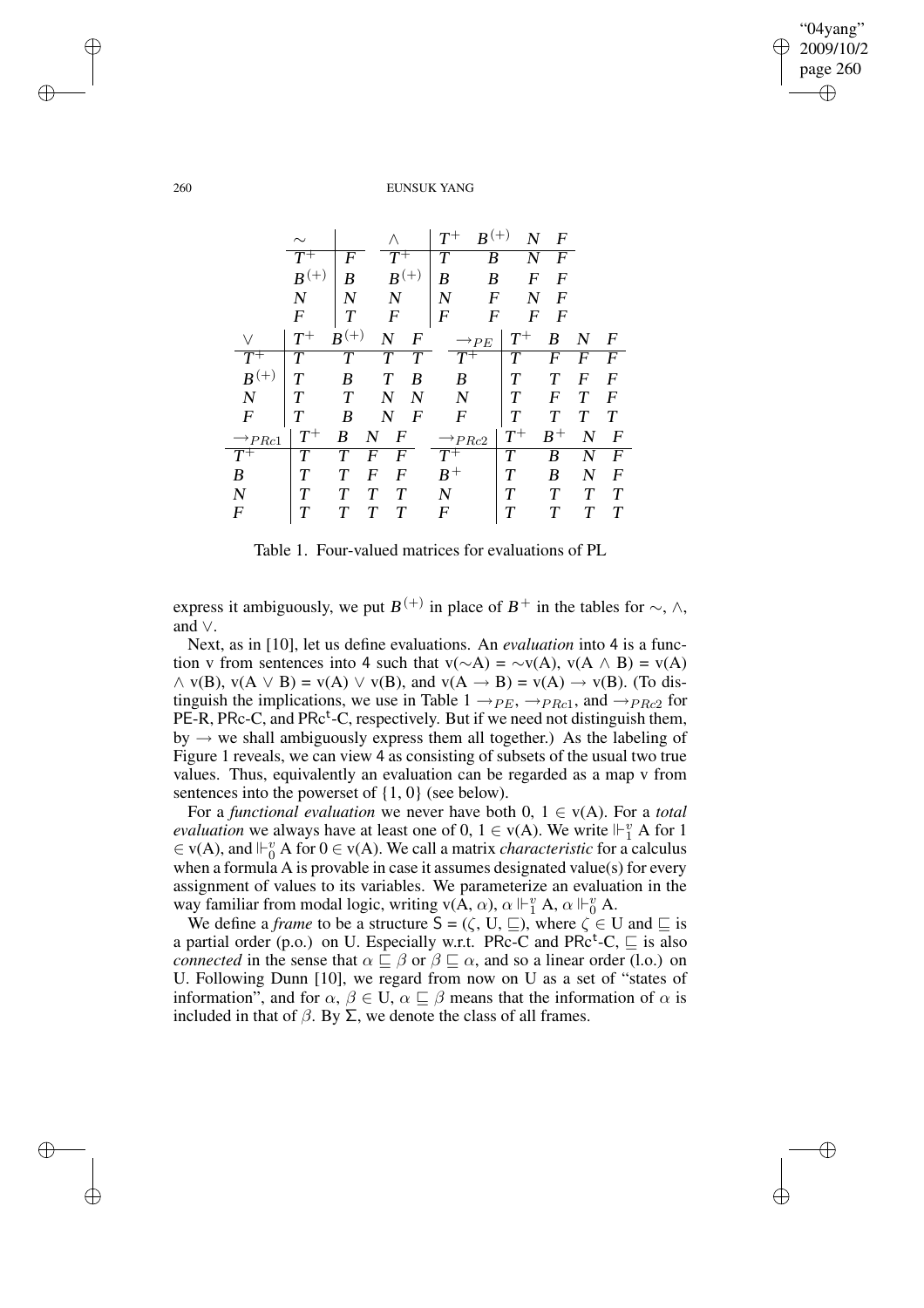We assume that there are denumerably many atomic sentences, and that the class of Sentences is defined inductively from these in the usual manner, utilizing the connectives ∼, ∧, ∨, and →. A *PL-evaluation* on a frame S is a function  $v(A, \alpha)$  from Sentences  $\times$  U into 4 subject to conditions below. We denote the set of these evaluations by  $\text{Val}_{PL}$  and write  $\alpha \Vdash_{1}^{v} A$  for  $1 \in \text{v}(A, \mathbb{R})$  $\alpha$ ), and  $\alpha \Vdash_{0}^{v} A$  for  $0 \in v(A, \alpha)$ . In context, we often leave the superscript v implicit.

((Atomic) Hereditary Conditions (HC)) For any atomic sentence p,  $(HC_1)$   $\alpha \Vdash^v_1 p$  and  $\alpha \sqsubseteq \beta \Longrightarrow \beta \Vdash^v_1 p$ ;  $(HC_0)$   $\alpha \Vdash^{\overrightarrow{v}}_0 \mathbf{p}$  and  $\alpha \sqsubseteq \beta \Longrightarrow \beta \Vdash^{\overrightarrow{v}}_0 \mathbf{p}$ .

Truth and falsity conditions for compound sentences are then given by the following clauses:

 $(\sim_1)$   $\alpha \Vdash_1 \sim A \Longleftrightarrow \alpha \Vdash_0 A;$  $(\sim_0)$   $\alpha \Vdash_0 \sim A \Longleftrightarrow \alpha \Vdash_1 A;$  $(\wedge_1)$   $\alpha \Vdash_1 A \wedge B \Longleftrightarrow \alpha \Vdash_1 A$  and  $\alpha \Vdash_1 B$ ; ( $\wedge_0$ )  $\alpha \Vdash_0 A \wedge B \Longleftrightarrow \alpha \Vdash_0 A \text{ or } \alpha \Vdash_0 B;$ <br>( $\vee_1$ )  $\alpha \Vdash_1 A \vee B \Longleftrightarrow \alpha \Vdash_1 A \text{ or } \alpha \Vdash_1 B;$ (∨<sub>1</sub>)  $\alpha \Vdash_1 A \lor B \Longleftrightarrow \alpha \Vdash_1 A \text{ or } \alpha \Vdash_1 B;$ <br>(∨<sub>0</sub>)  $\alpha \Vdash_0 A \lor B \Longleftrightarrow \alpha \Vdash_0 A \text{ and } \alpha \Vdash_0 B$  $\alpha \Vdash_0 A \vee B \Longleftrightarrow \alpha \Vdash_0 A$  and  $\alpha \Vdash_0 B$ ;  $(\rightarrow_{1PE})$   $\alpha \Vdash_1 A \rightarrow B \Longleftrightarrow \forall \beta \sqsupseteq \alpha$ , (i)  $(\beta \Vdash_1 A \Longrightarrow \beta \Vdash_1 B)$ , & (ii)  $(\beta \Vdash_0 B \Longrightarrow \beta \Vdash_0 A);$  $(\rightarrow_{1PR})$   $\alpha \Vdash_1 A \rightarrow B \Longleftrightarrow (i)$  of  $(\rightarrow_{1PE});$  $(\rightarrow_{0PER1})$   $\alpha \Vdash_{0} A \rightarrow B \Longleftrightarrow \alpha \Vdash_{1} A \rightarrow B;$  $(\rightarrow_{0PR2})$   $\alpha \Vdash_{0} A \rightarrow B \Longleftrightarrow \alpha \Vdash_{1} A$  and  $\alpha \Vdash_{0} B$ .

Note that  $(\rightarrow_{1PE})$  and  $(\rightarrow_{1PR})$  are truth conditions for PE-R and both PRc-C and PRc<sup>t</sup>-C, respectively; ( $\rightarrow_{0PER1}$ ) and ( $\rightarrow_{0PR2}$ ) are falsity conditions for both PE-R and PRc-C, and PRc<sup>t</sup>-C, respectively.

A formula A is *PL-valid* in a frame  $S = (\zeta, U, \sqsubseteq)$  if and only if (iff)  $\forall v \in$  $Val_{PL}$ ,  $\zeta \Vdash_{1}^{v}$  A. Let  $\Theta$  be the class of frames. A sentence A is *PL-valid*, in symbols  $\models$ *PL* A, iff  $\forall$ S  $\in \Theta$ , A is *PL-valid* in S.

Given a class of models  $M_{PL}$  for PL, we can define (simple truth preserving, corresponding to  $\models_1$ , consequence as follows:

*Definition*  $I: \Gamma \models_{PL} A$  *iff for all models*  $\mathfrak{M} = (\zeta, U, \sqsubseteq, v) \in M_{PL}$ , *if*  $\zeta \Vdash_{1}^{v} B$ *for all*  $B \in \Gamma$ *, then*  $\zeta \Vdash^v_1 A$ *.*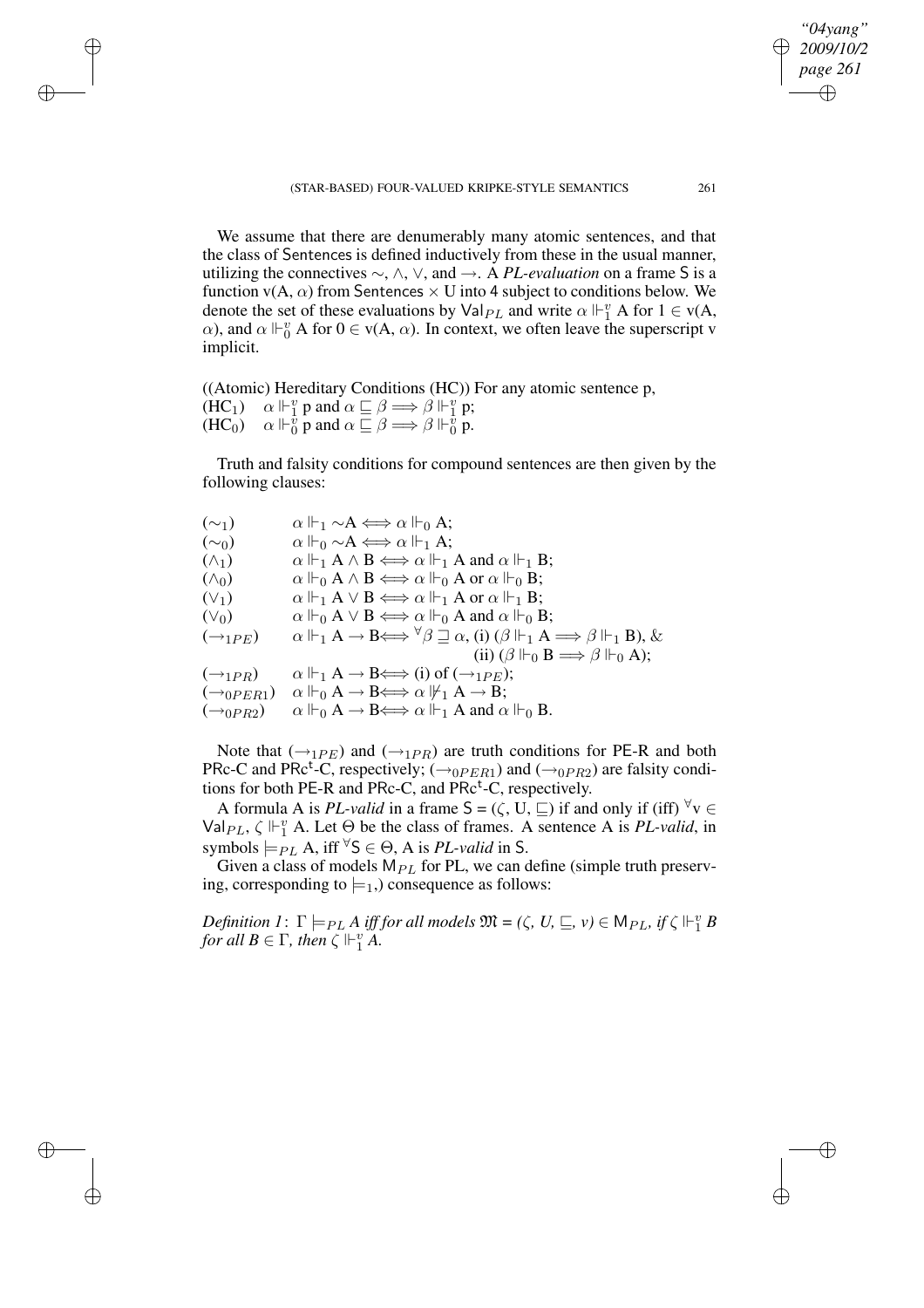#### 262 EUNSUK YANG

## 2.3. *Soundness and completeness for PL*

Let  $\vdash_{PL}$  A be the theoremhood of A in PL. First we note the following lemma, which is useful for the verification of each instance of the axiom schemes in Proposition below:

*Lemma* 1: *(Hereditary Lemma) For any sentence A, (i) if*  $\alpha \Vdash^v_1 A$  *and*  $\alpha \sqsubseteq$  $\beta$ , *then*  $\beta \Vdash^v_1 A$ , *and*  $(ii) \alpha \Vdash^v_0 A$  *and*  $\alpha \sqsubseteq \beta$ , *then*  $\beta \Vdash^v_0 A$ .

*Proof.* It is by straightforward induction on the length of A.

*Proposition 1*: *(Soundness) If*  $\models$  *PLA*, *then*  $\models$  *PLA*.

*Proof.* The rules of PL are MP and AD. Both of these obviously preserve truth, i.e., PL-validity. (For the former, look at  $(\rightarrow_1)$  and recall that  $\sqsubseteq$  is reflexive; for the latter, look at  $(\wedge_1)$ .) Thus the proof reduces to showing that each instance of the axiom schemes is valid in all frames, i.e., PL-valid.

To show this, w.r.t. PE-R we verify its characteristic axiom scheme A10 as an example: in checking for  $\zeta \Vdash_{1} (A \rightarrow B) \rightarrow (C \rightarrow (A \rightarrow B))$ , it suffices to show that if  $\zeta \sqsubset \alpha$  then

(i)  $\alpha \Vdash_1 A \to B$  only if  $\alpha \Vdash_1 C \to (A \to B)$ , and (ii)  $\alpha \Vdash_{0} C \to (A \to B)$  only if  $\alpha \Vdash_{0} A \to B$ .

For (i), to show  $\alpha \Vdash_1 C \to (A \to B)$  we assume that  $\beta \Vdash_1 C$  and show that  $\beta$  $\Vdash_1 A \to B$ . Since  $\alpha \sqsubseteq \beta$  and  $\alpha \Vdash_1 A \to B$  by the supposition, it is immediate by Lemma 1. For (ii), let us suppose toward contradiction that  $\alpha \nvDash_0 A \rightarrow B$ . Then by  $(\rightarrow_{0PER1})$ ,  $\alpha \Vdash_1 A \rightarrow B$ , and by (i),  $\alpha \Vdash_1 C \rightarrow (A \rightarrow B)$ . Thus by  $(\rightarrow_{0PER1}), \alpha \nvDash_{0} C \rightarrow (A \rightarrow B)$ , which is contrary to the supposition that  $\alpha$  $\Vdash_0 C \to (A \to B).$ 

The verification of the other axiom schemes is left to the reader.  $\Box$ 

We prove the completeness of PL by using the well-known Henkin-style proofs for modal logic, but with prime theories in place of maximal theories. To do this, we define some theories. We interpret  $\vdash_{PL}$  as the deducibility consequence relation of the logic PL. By a *PL-theory*, we mean a set Γ of sentences closed under deducibility, i.e., closed under MP and AD; by a *prime PL-theory*, a theory  $\Gamma$  such that if  $A \lor B \in \Gamma$ , then  $A \in \Gamma$  or  $B \in \Gamma$ ; and by a *trivial PL theory*, the entire set of sentences of PL. Let  $\perp$  be the conjunction of all sentences. If a theory includes ⊥, it is *trivial*. If not, it is *non-trivial*.

As Dunn states in Remark 4 in [10], we note that a PL-theory  $\Gamma$  contains all of the theorems of PL. Thus it is what has been called a "regular theory" in the relevance logic literature. This means that  $\Gamma$  is never empty. In the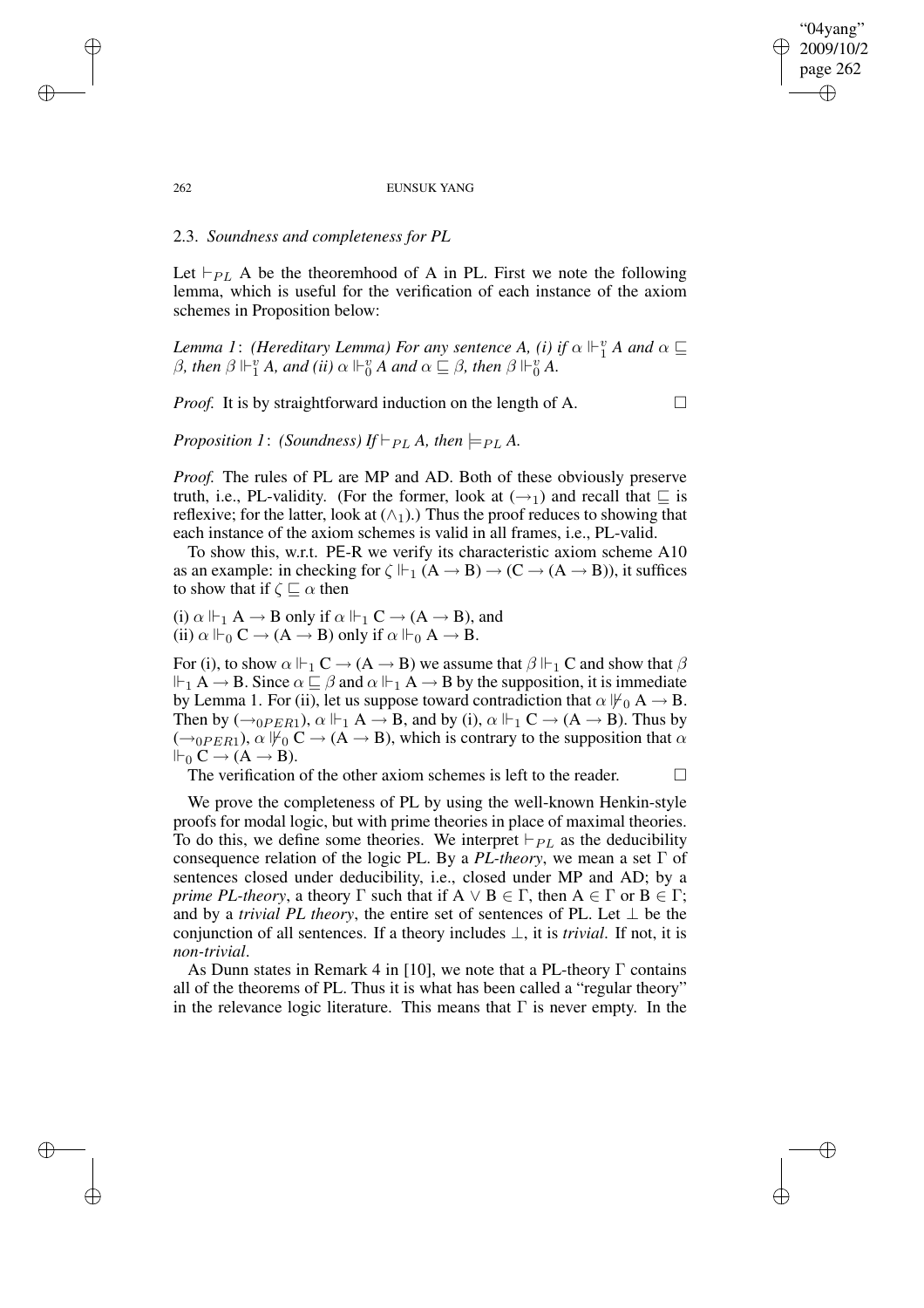results below, there is no role either for trivial PL theories. Hence, by a "PL theory" we mean a non-trivial one.

Let a *canonical PL-frame* be a structure  $S = (\zeta_{can}, U_{can}, \sqsubseteq_{can})$ , where  $\zeta_{can}$  is any (non-trivial) prime PL theory,  $U_{can}$  is the set of prime PL theories extending  $\zeta_{can}$ , and  $\sqsubseteq_{can}$  is  $\subseteq$  restricted to U<sub>can</sub>.

As we mentioned above, we take the ideas of proofs from the Henkinstyle completeness proofs. Thus, note that the base  $\zeta_{can}$  is constructed as a prime PL-theory that excludes nontheorems of PL, i.e., excludes A such that not  $\vdash_{PL}$  A. The partial orderedness and linear orderedness of a canonical PL-frame depends on  $\subseteq$  restricted on  $U_{can}$ . Then, first, it is obvious that

# *Proposition 2*: *A canonical PL-frame is partially ordered.*

*Proposition 3*: *Each canonically defined P*R*c-C-frame and P*R*c* t *-C-frame is connected (and hence linearly ordered).*

*Proof.* By Proposition 26 in [10]. □

Next we define a canonical evaluation as follows:

(1)  $1 \in v_{can}(A, \alpha) \Longleftrightarrow A \in \alpha;$  $(2) 0 \in V_{can}(A, \alpha) \Longleftrightarrow \neg A \in \alpha.$ 

From this, we can get the Canonical Evaluation Lemma below for the completeness of PL.

*Lemma* 2: *(Canonical Evaluation Lemma)*  $v_{can}$  *is an evaluation.* 

*Proof.* The Hereditary Conditions (HC<sub>1</sub>) and (HC<sub>0</sub>) are obvious. Thus, we show that the canonical evaluation  $v_{can}$  satisfies the truth and falsity conditions above.

For  $(\sim_1)$ , we must show

$$
\alpha \Vdash_1^{Vcan} \sim A \text{ iff } \alpha \Vdash_0^{Vcan} A.
$$

Let  $\alpha \Vdash_1^{Vcan} \sim A$ . Then, by (1) and (2),  $\alpha \Vdash_1^{Vcan} \sim A$  iff  $\sim A \in \alpha$  iff  $\alpha \Vdash_0^{Vcan} A$ .

For  $(\sim_0)$ , we must show

$$
\alpha \Vdash_0^{Vcan} \sim A \text{ iff } \alpha \Vdash_1^{Vcan} A.
$$

Its proof is analogous to that of  $(\sim_1)$ .

 $(\wedge_1)$  and  $(\vee_1)$  are immediate.

For  $(\wedge_0)$ , we must show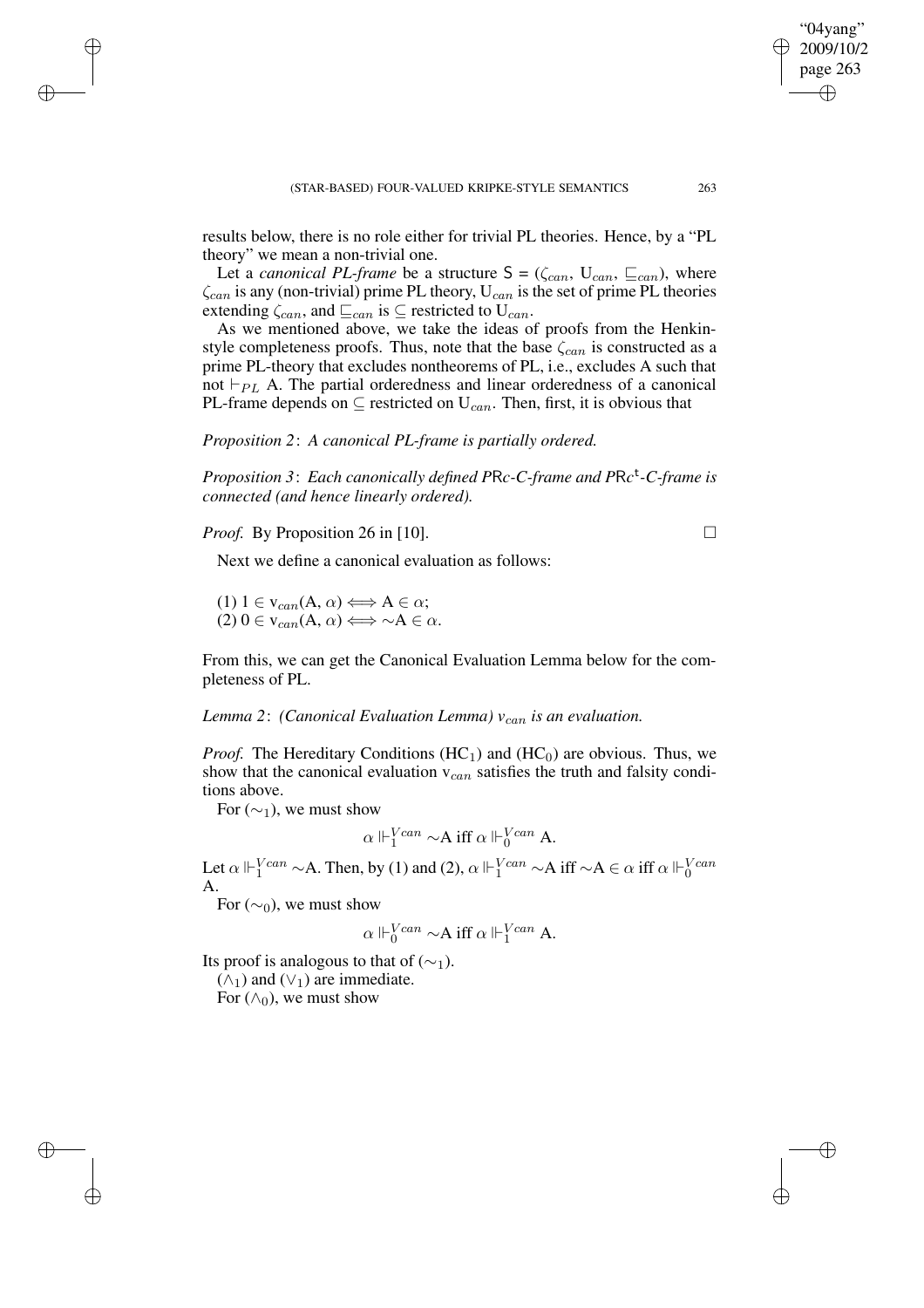$$
\alpha\Vdash_0^{Vcan} A\wedge B\text{ iff }\alpha\Vdash_0^{Vcan} A\text{ or }\alpha\Vdash_0^{Vcan} B.
$$

Let  $\alpha \Vdash_0^{Vcan} A \wedge B$ . Then by (2),  $\alpha \Vdash_0^{Vcan} A \wedge B$  iff  $\sim(A \wedge B) \in \alpha$ . Thus, by using A18 (as a theorem w.r.t. PE-R), we get  $\sim(A \wedge B) \in \alpha$  iff  $\sim A \vee \sim B$  $\in \alpha$  and thus  $\sim A \in \alpha$  or  $\sim B \in \alpha$  by primeness. Hence, by (2),  $\sim A \in \alpha$  or  $\sim$ B ∈  $\alpha$  iff  $\alpha \Vdash_{0}^{Vcan} A$  or  $\alpha \Vdash_{0}^{Vcan} B$ .

For  $(\vee_0)$ , we must show

$$
\alpha\Vdash^{Vcan}_{0}\mathbf{A}\vee\mathbf{B}\text{ iff }\alpha\Vdash^{Vcan}_{0}\mathbf{A}\text{ and }\alpha\Vdash^{Vcan}_{0}\mathbf{B}.
$$

Its proof is analogous to that of  $(\wedge_0)$ .

For  $(\rightarrow_{1PF})$ , we must show

$$
\alpha \Vdash_1^{Vcan} A \to B \text{ iff } {}^{\forall} \beta \sqsupseteq \alpha, \text{ (i) } (\beta \Vdash_1^{Vcan} A \Longrightarrow \beta \Vdash_1^{Vcan} B) \& \text{ (ii) } (\beta \Vdash_0^{Vcan} B \Longrightarrow \beta \Vdash_0^{Vcan} A), \text{ and}
$$

for  $(\rightarrow_{1PR})$ , we must show

$$
\alpha\Vdash^{Vcan}_1 A\to B\ {\rm iff}\ \forall \beta\sqsupseteq\alpha (\beta\Vdash^{Vcan}_1 A\Longrightarrow \beta\Vdash^{Vcan}_1 B).
$$

These are by Lemma 29 in [10].

For  $(\rightarrow_{0PER1})$ , we must show

$$
\alpha\Vdash^{Vcan}_0 A\to B\ {\rm iff}\ \alpha\,\not\Vdash^{Vcan}_1 A\to B.
$$

By (2),  $\Vdash_{0}^{Vcan} A \to B$  iff  $\sim(A \to B) \in \alpha$ . Then, since w.r.t. PE-R and PRc-C strict formulas have Boolean properties,  $\sim(A \rightarrow B) \in \alpha$  iff  $A \rightarrow B \notin \alpha$ , and thus  $\alpha \not\Vdash^{Vcan}_{1} A \rightarrow B$  by (1).

For  $(\rightarrow$ <sub>0PR2</sub>), we must show

 $\alpha \Vdash_{0}^{Vcan} A \to B$  iff  $\alpha \Vdash_{1}^{Vcan} A$  and  $\alpha \Vdash_{0}^{Vcan} B$ .

Let  $\Vdash_0^{Vcan} A \to B$ . By using (2) and A20, we can obtain that  $\Vdash_0^{Vcan} A \to$ B iff  $\sim(A \to B) \in \alpha$  iff A  $\land \sim B \in \alpha$ . Then by  $(\land_1)$ , A  $\land \sim B \in \alpha$  iff A  $\in \alpha$  and  $\sim$ B  $\in \alpha$ , and so by (1) and (2), iff  $\alpha \Vdash_1^{Vcan} A$  and  $\alpha \Vdash_0^{Vcan} B$ , as desired.  $\Box$ 

Let us call a model  $\mathfrak{M}$ , = ( $\zeta$ , U,  $\sqsubseteq$ , v), for PL, a *PL model*. Then, by Lemma 2 the canonically defined  $(\zeta_{can}, \zeta_{can}, \zeta_{can}, \zeta_{can})$  is a PL model. Thus, since, by construction,  $\zeta_{can}$  excludes our chosen nontheorem A and the canonical definition of  $\models$  agrees with membership, we can state that for each nontheorem A of PL, there is a PL model in which A is not  $\zeta_{can} \models A$ . It gives us the (weak) completeness for PL as follows.

*Theorem 1: (Weak completeness) If*  $\models$ <sub>*PL</sub> A*, *then*  $\models$  *PL A*.</sub>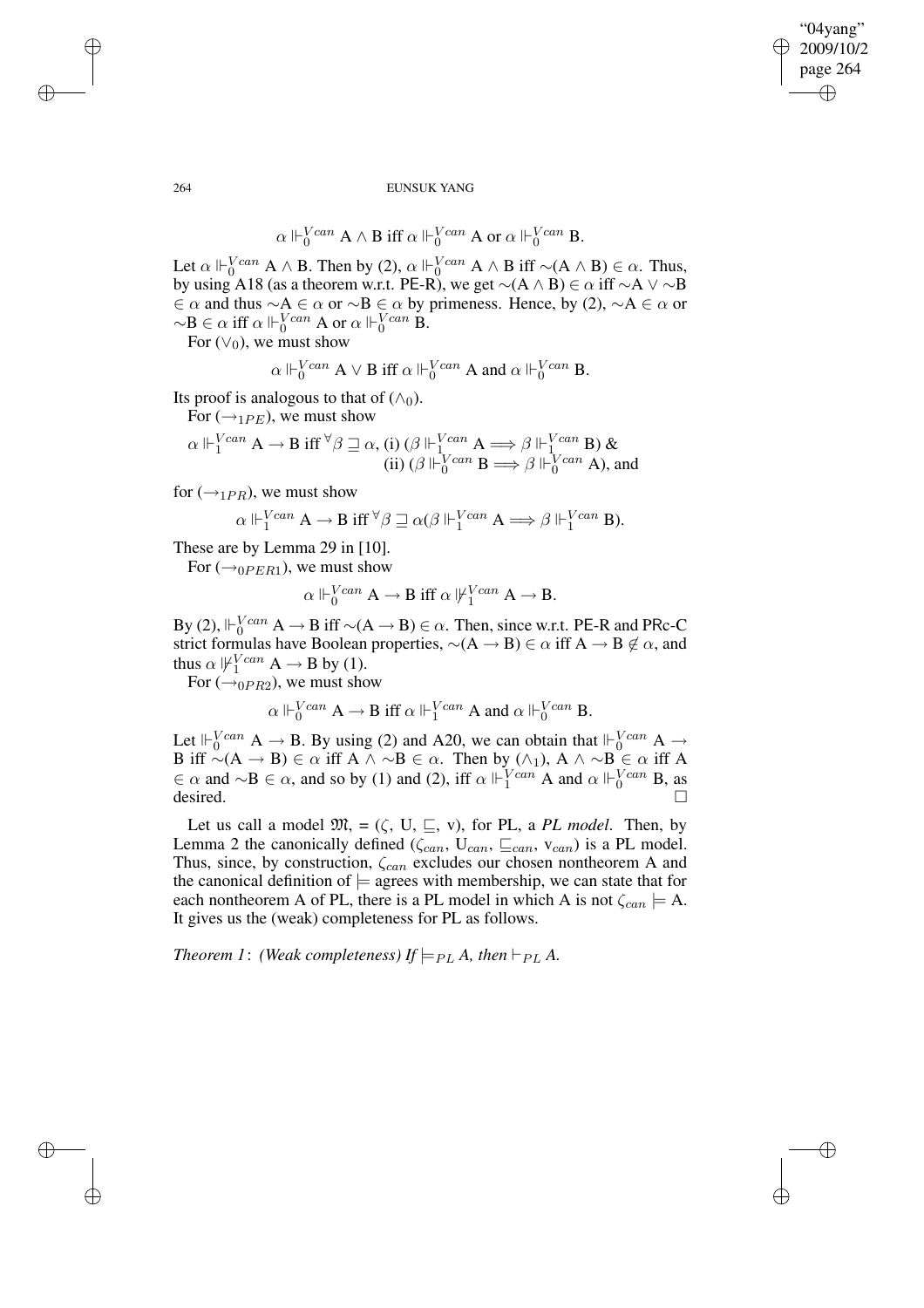Next, let us prove the strong completeness of PL. As  $R^+$  in [3], we define A to be a *PL consequence* of a set of formulas Γ iff for every PL model, whenever  $\alpha \models B$  for every  $B \in \Gamma$ ,  $\alpha \models A$ , for all  $\alpha \in U$ . Let us say that A is *PL deducible* from Γ iff A is in every PL theory containing Γ. Where  $\Delta$  is a set of formulas not necessarily a theory,  $\Delta \vdash A$  can be thought of as saying that A is deducible from the 'axioms'  $\Delta$ . The set of {A:  $\Delta \vdash A$ } is intuitively the smallest theory containing the axioms  $\Delta$ , and we shall label it as  $Th(\Delta)$ . Then,

*Proposition* 4: *If*  $\Gamma \nvdash_{PL} A$ , *then there is a prime theory*  $\zeta$  *such that*  $\Gamma \subseteq \zeta$ *and*  $A \notin C$ .

*Proof.* Let PL be PRc-C and PRc<sup>t</sup>-C. Take an enumeration  $\{A_n: n \in \omega\}$  of the well-formed formulas of PL. We define a sequence of sets by induction as follows:

 $\zeta_0 = \{A' : \Gamma \vdash_{PL} A'\}.$  $\zeta_{i+1} = \text{Th}(\zeta_i \cup \{A_{i+1}\})$  if it is not the case that  $\zeta_i$ ,  $A_{i+1} \vdash_{PL} A$ , otherwise.

Let  $\zeta$  be the union of all these  $\zeta_n$ 's. It is easy to see that  $\zeta$  is a theory not containing A. We can also show that it is prime.

Suppose toward contradiction that B  $\vee$  C  $\in \zeta$  and B, C  $\notin \zeta$ . Then the theories obtained from  $\zeta \cup B$  and  $\zeta \cup C$  must both contain A. It follows that there is a conjunction of members of  $\zeta \zeta'$  such that  $\zeta' \wedge B \vdash_{PL} A$  and  $\zeta' \wedge C$  $\vdash_{PL}$  A. Note that  $\vdash_{PL}$  A  $\rightarrow$  B iff A  $\vdash_{PL}$  B since each of PRc-C and PRc<sup>t</sup>-C has the Classical Deduction Theorem. Then, by A7 and MP, we get ( $\zeta' \wedge B$ )  $\vee$  ( $\zeta' \wedge C$ )  $\vdash_{PL} A$ . And we obtain  $\zeta' \wedge (B \vee C) \vdash_{PL} A$  by prefixing (as a theorem), A8, and MP. From this we get that  $A \in \zeta$ , which is contrary to our supposition.

Proof of the case that PL is PE-R is analogous.  $\Box$ 

Thus by using Lemma 2 and Proposition 4, we can show its strong completeness as follows.

*Theorem* 2: *(Strong completeness) If*  $\Gamma \models_{PL} A$ , then  $\Gamma \vdash_{PL} A$ .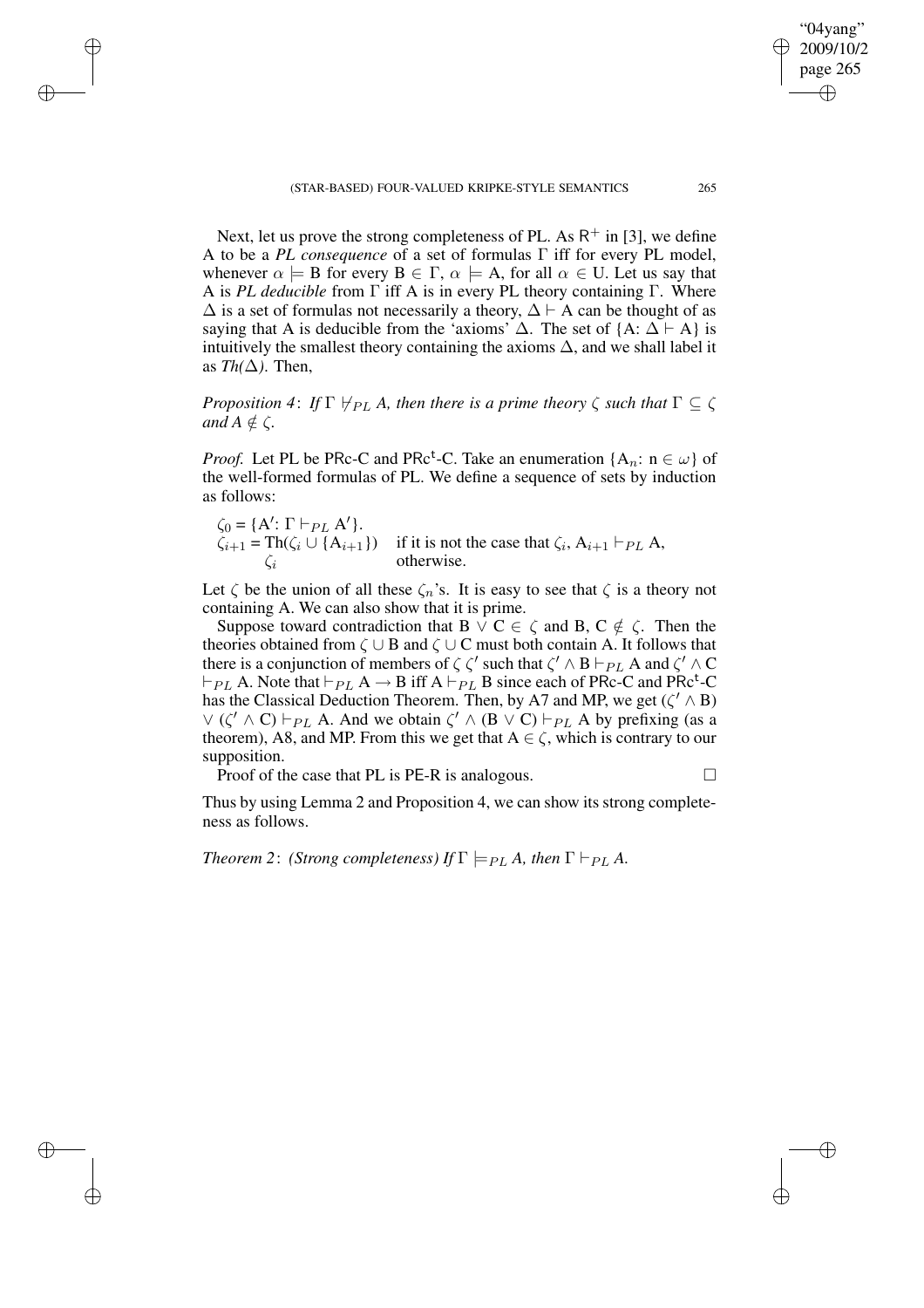#### 266 EUNSUK YANG

# 3. ∗*-Kripke-style semantics for PL*

## 3.1. *Semantics*

We briefly consider  $*$ -Krikpe-style semantics for PL, in an analogy to Krikpestyle semantics for PL. As in Section 2, we can define evaluations. An *evaluation* into 4 is a function v from sentences into 4 as above. We especially need to define a frame because it additionally has a unary operator ∗. A *frame* is a structure  $S = (\zeta, U, \subseteq, *)$ , where  $(\zeta, U, \subseteq)$  is the same as above, and ∗ is a unary operation on U that satisfies the following postulate(s):

p1.  $\alpha^{**} = \alpha$ p2.  $\alpha \sqsubseteq \beta \Longrightarrow \beta^* \sqsubseteq \alpha^*$ 

We borrow the ∗ operation from Routley-Meyer semantics for relevance logic. A frame for PE-R satisfies both p1 and p2 and yet each frame for  $P<sup>E</sup>$  PRc<sup>t</sup>-C just p1.

A *PL-evaluation* (on a frame S) is the same as in Section 2 except the truth and falsity conditions for negation. We instead take as truth and falsity conditions for negation the following ones.

$$
\begin{array}{ll} (\sim_1^*) & \alpha \Vdash_1 \sim \! A \Longleftrightarrow \alpha \Vdash_0 A \Longleftrightarrow \alpha^* \Vdash_1 A; \\ (\sim_0^*) & \alpha \Vdash_0 \sim \! A \Longleftrightarrow \alpha \Vdash_1 A \Longleftrightarrow \alpha^* \Vdash_0 A. \end{array}
$$

The other definitions such as validity (on a frame S) and consequence relation for PL are almost the same as in Section 2.

## 3.2. *Soundness and completeness*

Let  $\vdash_{PL}$  A be the theoremhood of A in PL. We first prove Hereditary Lemma.

*Lemma* 3: *(Hereditary Lemma) For any sentence A, (i) if*  $\alpha \Vdash^v_1 A$  *and*  $\alpha \sqsubseteq$  $\beta$ , *then*  $\beta \Vdash^v_1 A$ , *and (ii) if*  $\alpha \Vdash^v_0 A$  *and*  $\alpha \sqsubseteq \beta$ , *then*  $\beta \Vdash^v_0 A$ .

*Proof.* It is by straightforward induction on the length of A. We prove as an example the case that A =  $\sim$ B and  $\alpha \Vdash^v_0$  A for PE-R, using p2. Let us suppose that  $\alpha \Vdash^v_0 \sim B$  and  $\alpha \sqsubseteq \beta$ . Then by  $(\sim^*_0)$ ,  $\alpha^* \Vdash^v_0 B$ . Thus by p2 and inductive hypothesis (IH),  $\beta^* \overline{V}_0^v$  B. Hence,  $\beta \overline{V}_0^v \sim B$  by ( $\sim_0^*$ ) ).  $\qquad \qquad$   $\Box$ 

As we can see in proof of this lemma, we can drop the parts  $\alpha \Vdash_{0} A$  and  $\alpha \Vdash_1 A$  in  $(\sim_1^*)$  and  $(\sim_0^*)$ , respectively, w.r.t. PE-R, but can not w.r.t. PRc-C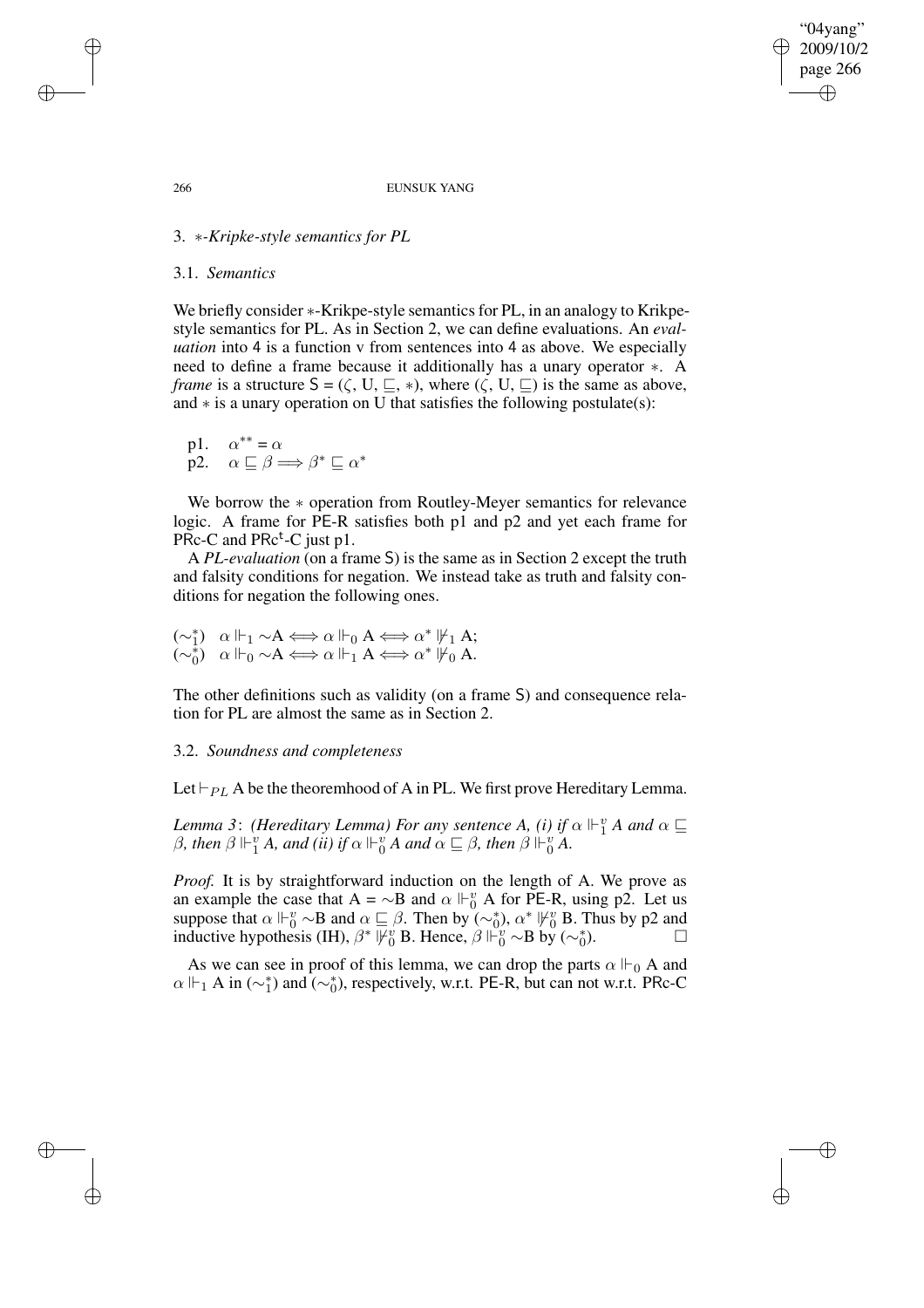and PRc<sup>t</sup>-C because the frames for these two systems do not have p2. Then as in Section 2 we can prove soundness of PL, i.e., Proposition 1 above.

We define a *canonical PL-frame* to be a structure  $S = (\zeta_{can}, U_{can}, \sqsubseteq_{can}, \sqsubseteq_{can})$  $*_{can}$ ), where ( $\zeta_{can}$ ,  $U_{can}$ ,  $\sqsubseteq_{can}$ ) is the same as above and  $*_{can}$  is  $*$  restricted to  $U_{can}$ . We call a frame *fitting* for PL if each semantical postulate holds for the (corresponding negation) axiom scheme of PL. Where  $\alpha$  is a prime theory, let  $\alpha^*$  be the set of every formula A such that ∼A does not belong to  $\alpha$ , i.e.,

(3)  $\alpha^* = \{A: \sim A \notin \alpha\}$ .<sup>5</sup>

Then we need to show that the canonically defined PL-frame is a frame fitting for PL as follows.

*Proposition 5*: *The canonically defined PL-frame is a frame fitting for PL.*

*Proof.* For p1, we first assume  $A \in \alpha^{**}$ . Then by (3),  $A \in \alpha^{**}$  iff  $\sim A \notin \alpha^*$ iff  $\sim \sim A \in \alpha$ , and thus iff  $A \in \alpha$  by A11.

For p2, we first take  $\sqsubseteq_{can}$  as  $\sqsubseteq$  restricted to  $U_{can}$ , with  $\sqsubseteq$  as below:

(4)  $\alpha \sqsubseteq \beta$  iff for any formulas A, B of PL, if  $A \rightarrow B \in \zeta_{can}$  and  $A \in \alpha$ , then  $B \in \beta$ .

Next, let us suppose  $\alpha \sqsubseteq_{can} \beta$ . We assume that  $A \to B \in \zeta_{can}$  and  $A \in \beta^*$ , and show that  $B \in \alpha^*$ . Suppose toward contradiction that  $B \notin \alpha^*$ . Then by (3),  $\sim$ B ∈  $\alpha$ . Thus by (4),  $\sim$ A ∈  $\beta$  since by A12  $\sim$ B  $\rightarrow \sim$ A ∈  $\zeta_{can}$  and  $\alpha \sqsubseteq_{can} \beta$ . Hence by (3),  $A \notin \beta^*$ , which is contrary to the supposition.  $\square$ 

Now we prove the Canonical Evaluation Lemma below for the completeness of PL. Note that PL has the same definition of the canonical evaluation as in Section 2. Note also that the base  $\zeta_{can}$  is constructed as a prime PLtheory that excludes nontheorems of PL.

# *Lemma* 4: *(Canonical Evaluation Lemma)*  $v_{can}$  *is an evaluation.*

*Proof.* We need more to show that the canonical evaluation  $v_{can}$  satisfies the truth and falsity conditions ( $\sim_1^*$ ) and ( $\sim_0^*$ ).

For  $({\sim_1^*})$ , we must additionally show

$$
\alpha \Vdash_1^{Vcan} \sim A \text{ iff } \alpha^* \Vdash_1^{Vcan} A.
$$

<sup>5</sup> The primeness of  $\alpha^*$  can be proved as follows: let A, B  $\notin \alpha^*$ . Then  $\sim$  A,  $\sim$  B  $\in \alpha$ . Thus by AD,  $~\sim A \land ~\sim B \in \alpha$ , and so  $~\sim (A \lor B) \in \alpha$  by A19 (as a theorem w.r.t. PE-R) and MP. Hence,  $A \lor B \not\in \alpha^*$ . Therefore, if  $A \lor B \in \alpha^*$ , then  $A \in \alpha^*$  or  $B \in \alpha^*$ .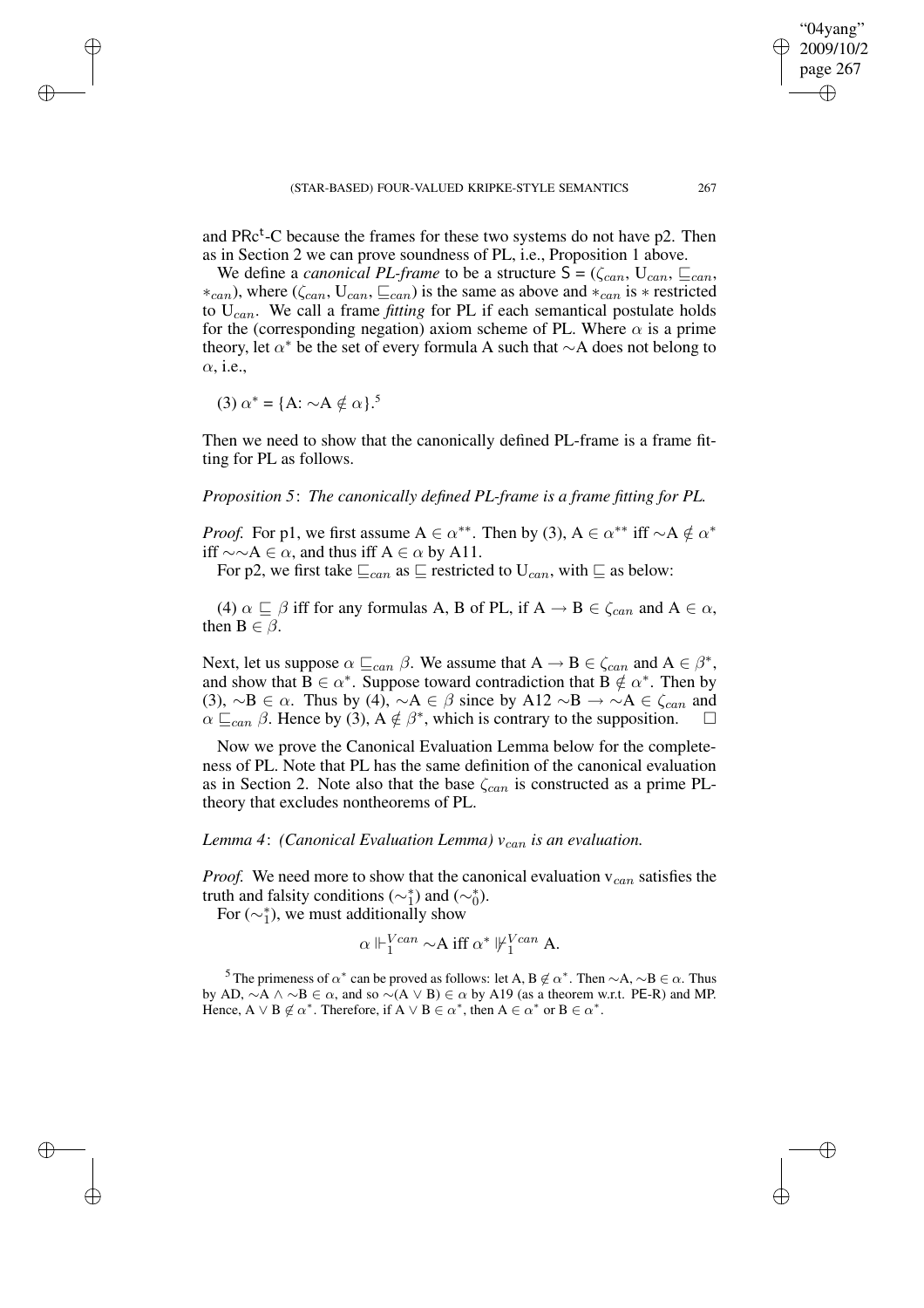#### 268 EUNSUK YANG

Let  $\alpha \Vdash^{Vcan}_{1} \sim A$ . Then by (1) and (3),  $\alpha \Vdash^{Vcan}_{1} \sim A$  iff  $\sim A \in \alpha$  iff  $A \notin \alpha^*$ iff  $\alpha^* \not\Vdash^{\text{V} can}_1$  A.

For  $(\sim_0^*$ ), we must additionally show

$$
\alpha \Vdash_0^{Vcan} \neg A \text{ iff } \alpha^* \Vdash_0^{Vcan} A.
$$
  
to that of  $(\sim_0^*).$ 

Its proof is analogous to that of ( $\sim_0^*$ 

As the PL model above, let us call a model M for PL a *PL model*. Then by Lemma 4, the canonically defined ( $\zeta_{can}$ ,  $U_{can}$ ,  $\sqsubseteq_{can}$ ,  $\ast_{can}$ ,  $v_{can}$ ) is a PL model. Thus since, by construction,  $\zeta_{can}$  excludes our chosen nontheorem A and the canonical definition of  $\models$  agrees with membership, we can say that for each nontheorem A of PL, there is a PL model in which A is not  $\zeta_{can}$  $\models$  A. It gives us the (weak) completeness for PL, i.e., Theorem 1 above. Also, by using Lemma 4 and Proposition 4 above, we can show its strong completeness, i.e., Theorem 2 above.

# 4. *OL*

As is known to us, R proves (5)  $\Box A \leftrightarrow A$ , E one direction (6)  $\Box A \rightarrow A$ , i.e., left to right of  $(5)$ , and T no directions, i.e., neither left to right of  $(5)$  nor right to left of (5). Based on this fact, we from now on distinguish Ockham (and Boolean) neighbors of R, E, and T.

# 4.1. *Axiomatizations and Kripke-style semantics for OL*

We here briefly consider axiomatizations and Krikpe-style semantics for OL in an analogy to those for PL in Section 2. For the axiomatizations of OL, we additionally consider the following axiom schemes:<sup>6</sup>

AXIOM SCHEMES A23.  $(A \rightarrow B) \rightarrow (A \rightarrow (A \rightarrow B))$  (expansion) A24.  $(A \rightarrow B) \rightarrow (\neg A \lor B)$ , where A, B strict (restricted material implication) A25.  $(A \land \neg B) \rightarrow \neg(A \rightarrow B)$  (refutation) A26.  $(\neg(A \rightarrow B) \land (A \rightarrow B)) \rightarrow (A \land \neg B)$  (special absurdity).

**SYSTEMS** OEe: A1 to A9, A12, A18, A19, A21, A23 to A26, MP, AD;

 ${}^{6}$ OPRc<sup>t</sup>-C has the Classical Deduction Theorem as PRc-C and PRc<sup>t</sup>-C above, and OEe that of E (see [7]).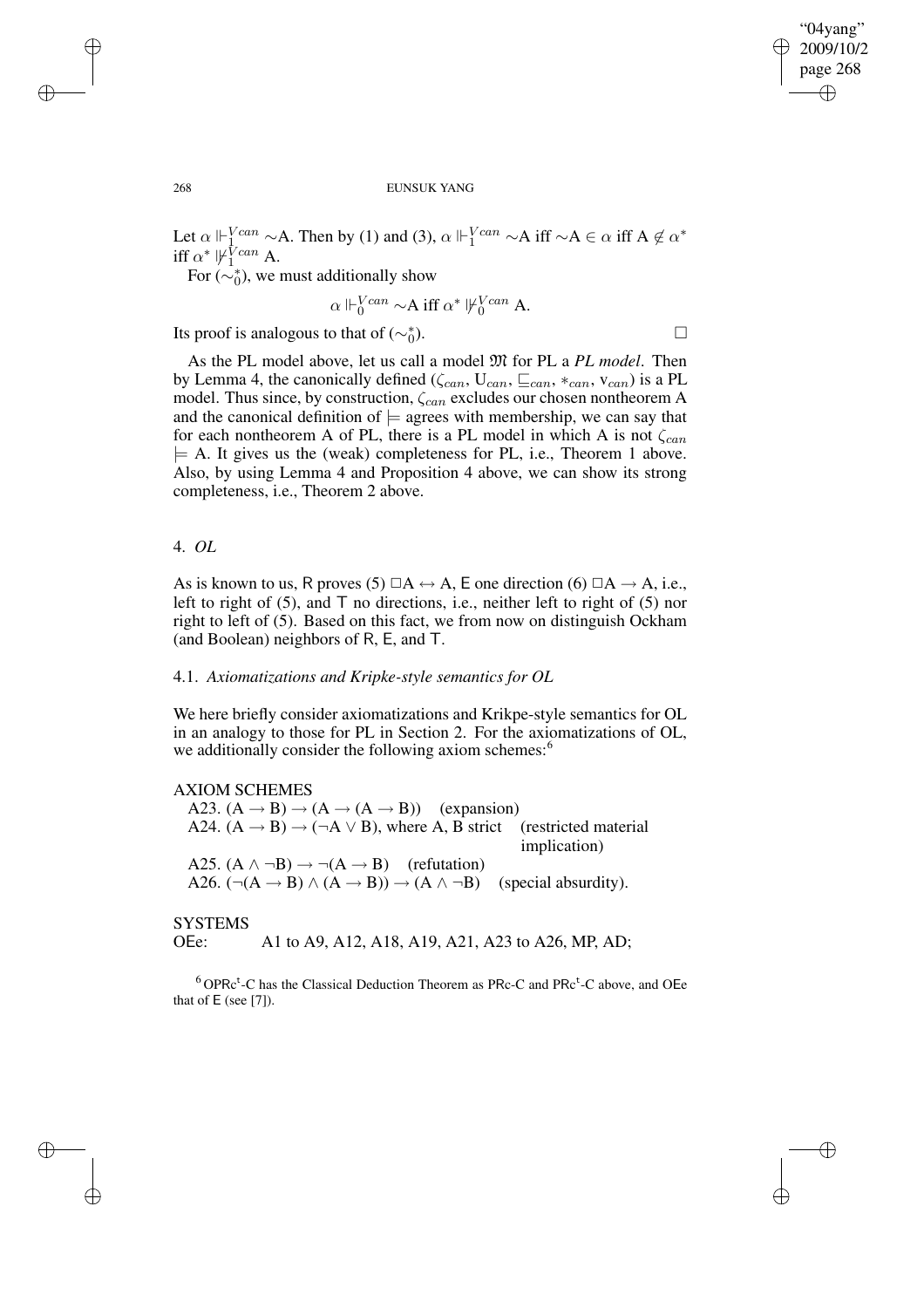#### (STAR-BASED) FOUR-VALUED KRIPKE-STYLE SEMANTICS 269

|                   | $\rightarrow_{OEe}$ | $\,T^+\,$ | $B^+$            | $\mathbf{N}$ | $\boldsymbol{F}$ |
|-------------------|---------------------|-----------|------------------|--------------|------------------|
|                   | $T^+$               |           | H.               | F.           | F                |
| $\frac{T^+}{B^+}$ | $B^+$               |           | $\boldsymbol{B}$ | F            | F                |
|                   |                     |           | E                | T            | F                |
| $\overline{E}$    | C                   |           |                  |              |                  |

Table 2. Four-valued matrices for evaluations of OL

OPRc t -C: positive part of PRc<sup>t</sup>-C plus A18 to A20, MP, AD.

We regard an evaluation to be a function from sentences to sets of two values as above. Each matrix for  $\land$  and  $\lor$  for OL is the same as  $\land$  and  $\lor$ , respectively, in Table 1, and each matrix for  $\neg$  and  $\neg$  is as in Table 2. (<sup>+</sup> indicates the designated values, and  $\rightarrow$ OEe is for OEe. OPRc<sup>t</sup>-C has the same matrix for implication as  $P Rc<sup>t</sup>$ -C, i.e.,  $\rightarrow_{PRc2}$ .)

Note that w.r.t. any formula A of the form  $\neg B$ , the customary definitions of connectives in CL can be used in OL since such formulas have Boolean properties (see the matrix for  $\neg$  in Table 2).

Next, as in Section 2, we can define evaluations. We here just note that for OPRc<sup>t</sup>-C, a frame is linear (i.e., in a frame  $\sqsubseteq$  is a l.o. on U), and that an *OL-evaluation* is the same as PL-evaluation in Section 2 except the truth and falsity conditions for negation, and falsity condition for implication of OEe (see below). (Truth conditions for each implication of OEe and OPR $c^t$ -C are the same as  $(\rightarrow_{1PE})$  and  $(\rightarrow_{1PR})$ , respectiely, in Section 2. Falsity condition for the implication of OPRc<sup>t</sup>-C is the same as  $(\rightarrow_{0PR2})$ .)

 $(\neg_1) \qquad \alpha \Vdash_1 \neg A \Longleftrightarrow \alpha \Vdash_0 A;$ ( $\neg$ <sub>0</sub>)  $\alpha \Vdash_0 \neg A \Longleftrightarrow \alpha \Vdash_0 A;$  $(\rightarrow_{0OEe})$   $\alpha \Vdash_{0} A \rightarrow B \Longleftrightarrow$  (i)  $\alpha \Vdash_{1} A \rightarrow B$ , or (ii)  $\alpha \Vdash_1 A$  and  $\alpha \Vdash_0 B$ .

The other definitions such as validity (in a frame S) and consequence relation for OL are almost the same as in PL.

4.2. *Soundness and completeness for OL*

Let  $\vdash_{OL}$  A be the theoremhood of A in OL. It is easy to prove Hereditary Lemma (see Lemma 1). We prove soundness of OL.

*Proposition* 6: *(Soundness) If*  $\vdash$ <sub>*OL</sub> A*, *then*  $\models$ *OL A*.</sub>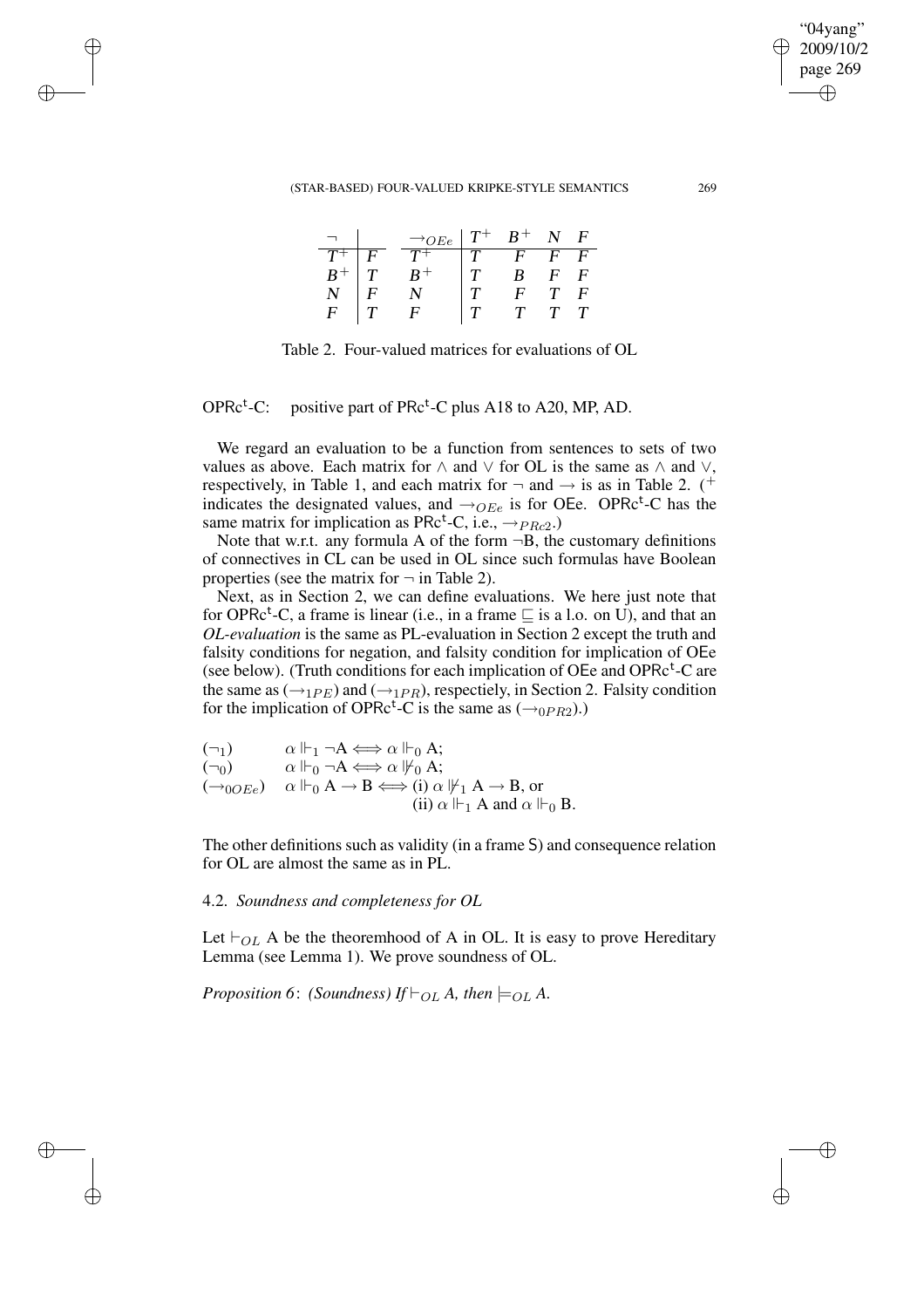*Proof.* We verify A25 and A26 for OEe as examples.

For A25, we must show that (i)  $\alpha \Vdash_1 A \wedge \neg B$  only if  $\alpha \Vdash_1 \neg (A \rightarrow B)$ , and (ii)  $\alpha \Vdash_{0} \neg (A \rightarrow B)$  only if  $\alpha \Vdash_{0} A \wedge \neg B$ .

For (i), let  $\alpha \Vdash_1 A \wedge \neg B$ . By  $(\wedge_1)$  and  $(\neg_1)$ ,  $\alpha \Vdash_1 A$  and  $\alpha \Vdash_0 B$ . Then by  $(\rightarrow_{0OEe})$ ,  $\alpha \Vdash_{0} A \rightarrow B$ , and so by  $(\neg_1)$ ,  $\alpha \Vdash_{1} \neg(A \rightarrow B)$ , as desired. For (ii), first note that by  $(\neg_0)$  and  $(\rightarrow_{0OEE})$ ,  $\alpha \Vdash_0 \neg(A \rightarrow B)$  iff  $\alpha \Vdash_0 A \rightarrow B$  iff (a)  $\alpha \Vdash_1 A \to B$  and (b)  $\alpha \Vdash_1 A$  or  $\alpha \Vdash_0 B$ . Suppose toward contradiction that  $\alpha \nvDash_0 A \land \neg B$ . Then by  $(\land_0)$ ,  $\alpha \nvDash_0 A$  and  $\alpha \nvDash_0 \neg B$ . But this can not be the case: let  $\alpha \nvDash_0 A$ . By  $(\rightarrow_{1PE})$ ,  $\alpha \nvDash_0 B$ , and so by  $(\neg_0)$ ,  $\alpha \nvDash_0 \neg B$ , which contradicts  $\alpha \nvDash_0 \neg B$ . Let  $\alpha \nvDash_0 \neg B$ . By  $(\neg_0)$ ,  $\alpha \nvDash_0 B$  and so by  $(\rightarrow_1 \neg_P E)$ ,  $\alpha$  $\Vdash_0 A$ , which contradicts  $\alpha \nvDash_0 A$ .

For A26, we must show that (i)  $\alpha \Vdash_1 \neg(A \rightarrow B) \land (A \rightarrow B)$  only if  $\alpha \Vdash_1$  $A \wedge \neg B$ , and (ii)  $\alpha \Vdash_{0} A \wedge \neg B$  only if  $\alpha \Vdash_{0} \neg (A \rightarrow B) \wedge (A \rightarrow B)$ .

For (i), let  $\alpha \Vdash_1 \neg(A \rightarrow B) \land (A \rightarrow B)$ . By  $(\land_1)$ ,  $\alpha \Vdash_1 \neg(A \rightarrow B)$  and  $\alpha$  $\Vdash_1 A \to B$ , and by the first and  $(\neg_1)$ ,  $\alpha \Vdash_0 A \to B$ . Then by  $(\to_{0OEe})$ , either  $\alpha \not\Vdash_1 A \to B$ , or  $\alpha \Vdash_1 A$  and  $\alpha \Vdash_0 B$ . But since  $\alpha \Vdash_1 A \to B$  and so the first can not be the case,  $\alpha \Vdash_1 A$  and  $\alpha \Vdash_0 B$ . Then, by  $(\neg_1)$  and  $(\wedge_1)$ ,  $\alpha \Vdash_1 A$  $\wedge \neg B$ , as desired. For (ii), we show contrapositively that  $\alpha \nvDash_{0} \neg (A \rightarrow B) \wedge \neg B$  $(A \rightarrow B)$  only if  $\alpha \nvDash_0 A \land \neg B$ . Then we may instead show that either  $\alpha \Vdash_0$  $\neg(A \rightarrow B) \land (A \rightarrow B)$  or  $\alpha \nvDash_{0} A \land \neg B$ . We show the first. Suppose toward contradiction that  $\alpha \not\Vdash_0 \neg(A \rightarrow B) \land (A \rightarrow B)$ . By  $(\land_0)$ ,  $\alpha \not\Vdash_0 \neg(A \rightarrow B)$ and  $\alpha \not\Vdash_{0} A \rightarrow B$ . But this can not be the case because by  $(\neg_0)$ ,  $\alpha \not\Vdash_{0} \neg(A)$  $\rightarrow$  B) implies that  $\alpha \Vdash_{0} A \rightarrow B$ , contrary to  $\alpha \Vdash_{0} A \rightarrow B$ .

The verification of the other axiom schemes is left to the reader.  $\Box$ 

To prove the completeness of OL, we use almost the same Henkin-style proofs as above. We define a *canonical OL-frame* to be a structure  $S = (\zeta_{can},$  $U_{can}$ ,  $\sqsubseteq_{can}$ ) as in Section 2. We then prove the Canonical Evaluation Lemma below for the completeness of OL. Note that OL has the same definition of the canonical evaluation as in Section 2, but with  $\neg$  in place of  $\sim$ .

## *Lemma* 5: *(Canonical Evaluation Lemma)*  $v_{can}$  *is an evaluation.*

*Proof.* We need more to show that the canonical evaluation  $v_{can}$  satisfies the truth and falsity conditions of negation  $\neg$ , and falsity condition of implication for OEe.

For  $(\neg_1)$ , we must show

$$
\alpha\Vdash^{Vcan}_1\neg A\ {\rm iff}\ \alpha\Vdash^{Vcan}_0 A.
$$

By  $(1)$  and  $(2)$ , it is immediate.

For  $(\neg_0)$ , we must show

$$
\alpha \Vdash_0^{Vcan} \neg A \text{ iff } \alpha \Vdash_0^{Vcan} A.
$$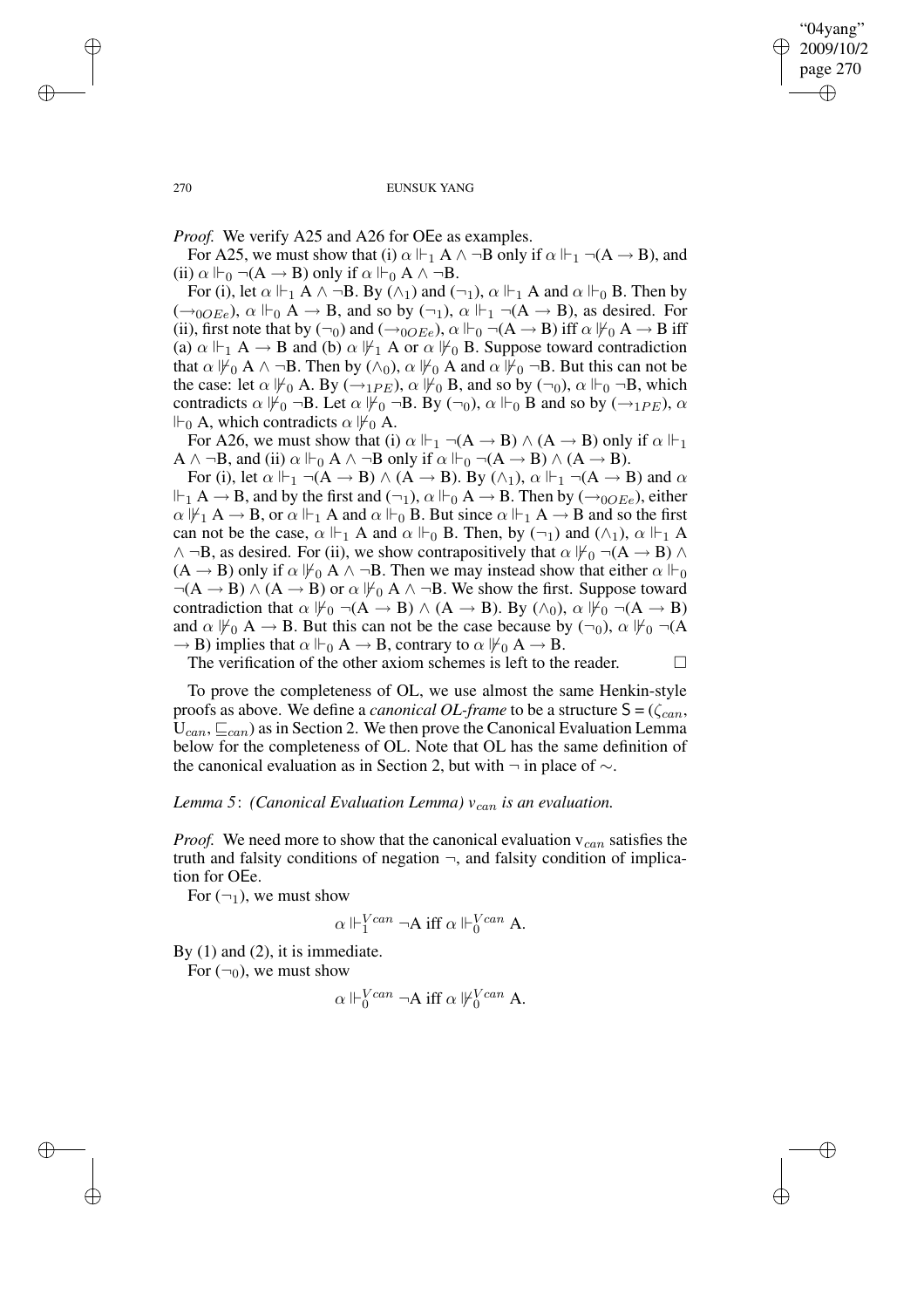Note that any formula of the form  $\neg A$  has Boolean properties. Left to right follows from non-triviality. Because, if not, i.e.,  $\neg\neg A \in \alpha$  and  $\neg A \in \alpha$ , by AD ¬¬A  $\land$  ¬A =  $\bot \in \alpha$  and so  $\alpha$  is trivial. Right to left follows from the theorem  $\neg A \lor \neg \neg A$  and primeness.

For  $(\rightarrow_{0OEe})$ , we must show

 $\alpha \Vdash_{0}^{Vcan} A \to B$  iff (i)  $\alpha \Vdash_{1}^{Vcan} A \to B$ , or (ii)  $\alpha \Vdash^{Vcan}_{1} A$  and  $\alpha \Vdash^{Vcan}_{0} B$ .

(Left to right) Let  $\alpha \Vdash_0^{Vcan} A \to B$ . By (2),  $\alpha \Vdash_0^{Vcan} A \to B$  iff  $\neg(A \to B)$  $\in \alpha$ . Then if  $A \rightarrow B \in \alpha$ , by A26, AD, and MP, we can obtain that  $A \land \neg B$  $\in \alpha$ . Thus by ( $\wedge$ ),  $A \in \alpha$  and  $\neg B \in \alpha$ , and so (ii) follows from (1) and (2). If not, i.e.,  $A \rightarrow B \notin \alpha$ , then (i) follows from (1).

(Right to left) Let  $\alpha \Vdash^{Vcan}_1 A \to B$ . By (1),  $A \to B \notin \alpha$ . Since OEe proves  $(A \rightarrow B) \lor \neg(A \rightarrow B)$  (see A24),  $\neg(A \rightarrow B) \in \alpha$  by primeness. Thus by (2),  $\alpha \Vdash_0^{Vcan} A \to B$ . Let  $\alpha \Vdash_1^{Vcan} A$  and  $\alpha \Vdash_0^{Vcan} B$ . By (1), (2), and AD, A  $\wedge$  $\neg B \in \alpha$ . Then by A25 and MP, we can obtain that  $\neg (A \rightarrow B) \in \alpha$ . Hence by (2),  $\alpha \Vdash_{0}^{Vcan} A \to B$ , as desired.

In an analogy to the PL model above, let us call a model M for OL an *OL model*. Then by Lemma 5, the canonically defined ( $\zeta_{can}$ ,  $U_{can}$ ,  $\sqsubseteq_{can}$ ,  $v_{can}$ ) is an OL model. Thus, since, by construction,  $\zeta_{can}$  excludes our chosen nontheorem A and the canonical definition of  $\models$  agrees with membership, we can state that for each nontheorem A of OL, there is an OL model in which A is not  $\zeta_{can} \models A$ . It gives us the (weak) completeness for OL. Let us further consider strong completeness for OL. We can give the definition of an *OL*  $consequence$  as in PL. Note that OPR $c^t$ -C and OEe have the same deduction theorems as PRc-C and E, respectively. Then, we can prove Proposition 4 w.r.t. OL by almost the same proof as above. Thus by using Lemma 5 and Proposition 4 (w.r.t. OL), we can show its strong completeness.

# 5. *BOL*

# 5.1. *Axiomatizations of BL and* ∗*-Kripke-style semantics for BOL*

We briefly consider axiomatizations of BL and ∗-Krikpe-style semantics for BOL as in PL. For the axiomatizations of BL, we additionally consider the following axiom schemes and rules:<sup>7</sup>

<sup>7</sup> BPE has the Modal Deduction Theorem as PE-R above; BPRc the Classical Deduction Theorem as PRc-C, PRc<sup>t</sup>-C, and OPRc<sup>t</sup>-C above; each BEM and BEMe that of E as OEe; and BRe<sup>t</sup> that of R, i.e., the Enthymematic Deduction Theorem (see [7, 14]). Note that in Boolean systems A29 is redundant because it can be proved using A28, A12, and MP.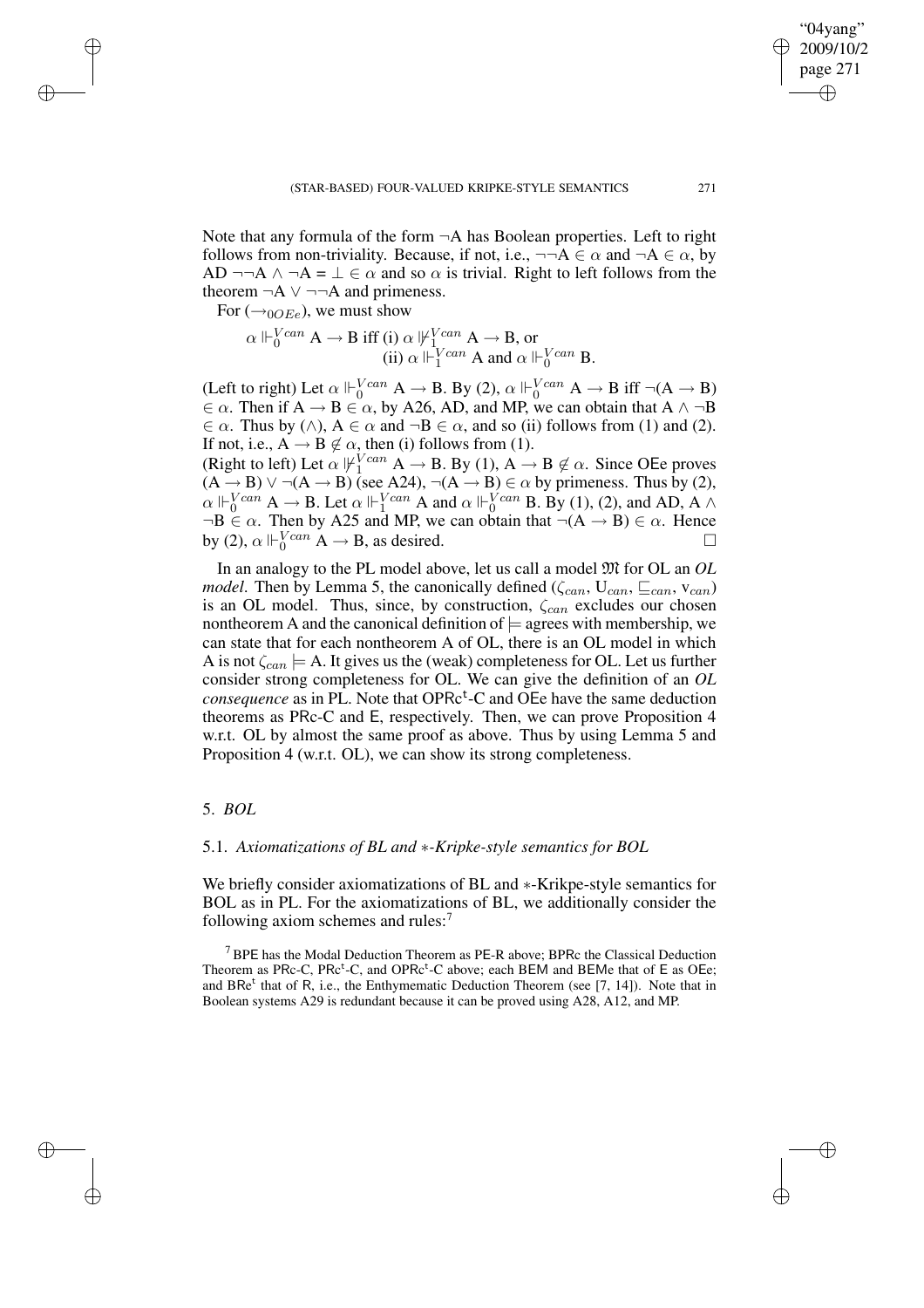272 EUNSUK YANG

AXIOM SCHEMES

A27.  $A \rightarrow (A \rightarrow A)$  (R-mingle) A28.  $(A \land -A) \rightarrow B$  (absurdity) A29. A  $\rightarrow$  (B  $\vee$  –B) (triviality) A30.  $(A \rightarrow B) \rightarrow (-A \vee B)$ A31.  $(A \rightarrow B) \rightarrow ((A \rightarrow B) \rightarrow (-A \vee B))$ A32.  $-(A \rightarrow B) \rightarrow (-(A \rightarrow B) \rightarrow (A \land -B))$ A33.  $(A \land -B) \rightarrow ((A \land -B) \rightarrow -(A \rightarrow B))$ A34. A  $\rightarrow$  (A  $\rightarrow$  A), where A strict (E-mingle).

RULES

 $A \rightarrow B \vdash (B \rightarrow C) \rightarrow (A \rightarrow C)$  (SF)  $A \rightarrow B \vdash (C \rightarrow A) \rightarrow (C \rightarrow B)$  (PF)  $A \vdash t \rightarrow A$  (Rt).

**SYSTEMS** 

BTM<sup>w</sup>-W: A4 to A8, A11, A12, A14, A27 to A29, A31, A33, MP to Rt; BTM<sup>w</sup>c-W: BTM<sup>w</sup>-W plus A17, A32; BEM: A1 to A9, A11, A12, A21, A28 to A30, A34, MP, AD; BEMe: BEM plus A23; BPE: BEM plus A10, A13; BRe t : A1, A2, A4 to A8, A11, A12, A14, A15, A21 to A23, A28 to A30, MP, AD; BPRc:  $B$ Re<sup>t</sup> plus A16, A17, A31 to A33.

 $\perp$  (conjunction of all (false) propositions) and  $\perp$  (disjunction of all (true) propositions) can be defined as A  $\land$  −A and A  $\lor$  −A, respectively. If a system has one designated element  $T$ ,  $t = \top$ .

We regard an evaluation to be a function from sentences to sets of two values as above. Each matrix for  $\land$  and  $\lor$  for BOL is the same as in Table 1, and each matrix for  $-$  and  $\rightarrow$  is as in Table 3. (Each  $\rightarrow$   $_{BTM}$ ,  $\rightarrow$   $_{BTMc}$ ,  $\rightarrow$  BEM,  $\rightarrow$  BRe, and  $\rightarrow$  BPRc is for BTM<sup>w</sup>-W, BTM<sup>w</sup>c-W, BEM, BRe<sup>t</sup>, and BPRc, respectively. Note that each  $\rightarrow_{PE}$  and  $\rightarrow_{OEe}$  in Tables 1 and 2 is also for BPE and BEMe, respectively.)

Next, as in Section 3, we can define evaluations. An *evaluation* into 4 is a function v from sentences into 4 such that  $v(-A) = -v(A)$ ,  $v(A \wedge B) =$  $v(A) \wedge v(B)$ ,  $v(A \vee B) = v(A) \vee v(B)$ , and  $v(A \rightarrow B) = v(A) \rightarrow v(B)$ . A *frame* is a structure  $S = (\zeta, U, \subseteq, *)$ , where  $(\zeta, U, \subseteq)$  is the same as above, and ∗ is a unary operation on U that satisfies both p1 and p2 w.r.t. BL but just p2 w.r.t. OEe and no postulates w.r.t. OPR $c^t$ -C. Note that w.r.t. the systems having A17,  $\sqsubseteq$  is a l.o. on U. A *BOL-evaluation* is the same as the PL-evaluation above except the truth and falsity conditions for negations –,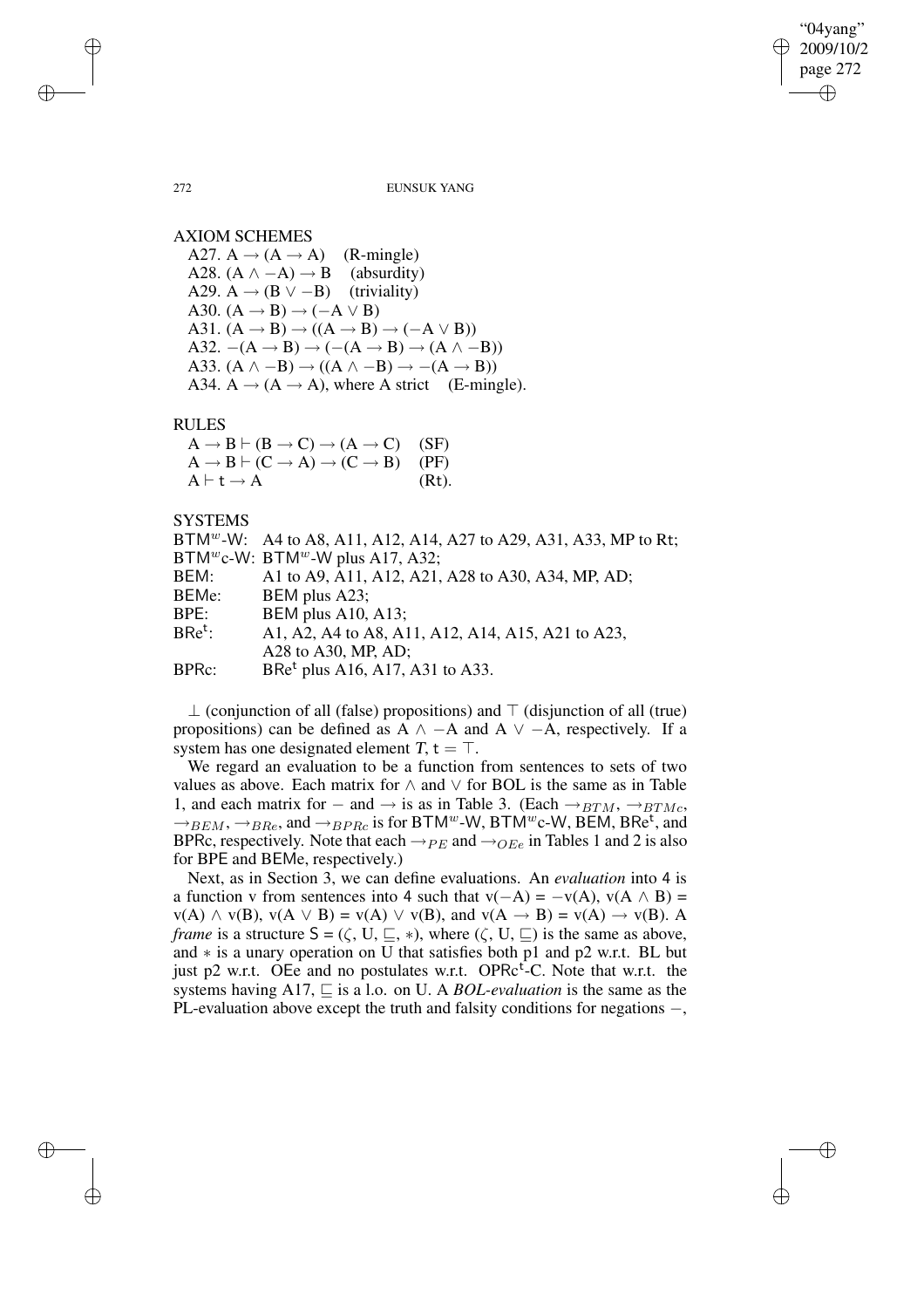(STAR-BASED) FOUR-VALUED KRIPKE-STYLE SEMANTICS 273

|                              |                |       |   | $^\star B T M$   |   | $\scriptstyle T^+$ | B | N                  | $\boldsymbol{F}$ |             |   |
|------------------------------|----------------|-------|---|------------------|---|--------------------|---|--------------------|------------------|-------------|---|
|                              | $T^+$          | F     |   | $T^+$            |   | T                  |   | F                  | F                |             |   |
|                              | $B^{(+)}$      | N     |   | B                |   | T                  | Т | F                  | F                |             |   |
|                              | $\overline{N}$ | В     |   | N                |   | T                  |   | T                  | N                |             |   |
|                              | F              | T     |   | F                |   | Т                  | T | Т                  | T                |             |   |
| $\rightarrow$ BTMc           | $T^+$          | B     | N | F                |   | $\rightarrow$ BEM  |   | $\scriptstyle T^+$ | $B^+$            | N           | F |
|                              | T              |       | B | F                |   | $T^{\mp}$          |   | T                  | F                | F           | F |
| B                            | Т              | Т     | B | B                |   | $B^+$              |   | Т                  | Т                | F           | F |
| $\boldsymbol{N}$             | T              | N     | T | N                |   | $\boldsymbol{N}$   |   | T                  | F                | B           | F |
| $\boldsymbol{F}$             | T              | T     | T | Т                |   | F                  |   | T                  | T                | Т           | Т |
| $\rightarrow$ <sub>BRe</sub> | $\, T^+$       | $B^+$ | N | F                |   | $\rightarrow BPRc$ |   | $\scriptstyle T^+$ | $B^+$            | N           | F |
| $\overline{T^+}$             | T              | F     |   | F                |   | $T^{\mp}$          |   | $\bm{\tau}$        | F                |             | F |
| $B^+$                        |                | B     | N | $\boldsymbol{F}$ |   | $B^+$              |   | Т                  | B                | $\bm{\tau}$ | B |
| N                            | т              | F     | т | F                | N |                    |   | $\bm{\tau}$        | N                | Т           | N |
| F                            |                |       | Т |                  | F |                    |   | T                  |                  |             | Т |

Table 3. Four-valued matrices for evaluations of BOL

 $\neg$ , and some implications. (Truth condition for the implication of BTM<sup>w</sup>-W, BEM, BEMe, OEe, BPE, and BRe<sup>t</sup> is the same as  $\left(\rightarrow_{1PE}\right)$  in Section 2. The (ii) of  $(\rightarrow_{1PE})$  is the truth condition for BTM<sup>w</sup>c-W and BPRc, expressing it by  $(\rightarrow_{1BTRc})$ . Falsity conditions for the implications of BPE, both BEMe and OEe, and both BPRc and OPRc<sup>t</sup>-C are the same as ( $\rightarrow_{0PER1}$ ), ( $\rightarrow_{0OEe}$ ), and  $(\rightarrow_{0PR2})$ , respectively.)

$$
(\begin{matrix} -\frac{*}{1} & \alpha \Vdash_1 - A \Longleftrightarrow \alpha \Vdash_1 A \Longleftrightarrow \alpha^* \Vdash_1 A; \\ (\frac{-\frac{*}{0}}{0} & \alpha \Vdash_0 - A \Longleftrightarrow \alpha \Vdash_0 A \Longleftrightarrow \alpha^* \Vdash_0 A; \\ \alpha \Vdash_1 \neg A \Longleftrightarrow \alpha \Vdash_0 A \Longleftrightarrow \alpha^* \Vdash_1 A; \\ (\neg_{0}^{*}) & \alpha \Vdash_0 \neg A \Longleftrightarrow \alpha \Vdash_0 A \Longleftrightarrow \alpha^* \Vdash_0 A; \\ (\neg_{0}BT) & \alpha \Vdash_0 A \rightarrow B \Longleftrightarrow \exists \beta \sqsupseteq \alpha(\beta \Vdash_1 A \text{ and } \beta \Vdash_1 B); \\ (\neg_{0}BTc) & \alpha \Vdash_0 A \rightarrow B \Longleftrightarrow \alpha \Vdash_1 A \text{ and } \alpha \Vdash_1 B; \\ (\neg_{0}BEM) & \alpha \Vdash_0 A \rightarrow B \Longleftrightarrow (i) \alpha \Vdash_1 A \rightarrow B, \text{ or } \\ (ii) \alpha \Vdash_0 A \text{ and } \alpha \Vdash_1 B; \\ (\neg_{0}BR) & \alpha \Vdash_0 A \rightarrow B \Longleftrightarrow (i) \exists \beta \sqsupseteq \alpha(\beta \Vdash_0 A \text{ and } \beta \Vdash_0 B), \text{ or } \\ (ii) \alpha \Vdash_1 A \text{ and } \alpha \Vdash_0 B.
$$

Note that ( $\rightarrow_{0BT}$ ), ( $\rightarrow_{0BTc}$ ), ( $\rightarrow_{0BEM}$ ), and ( $\rightarrow_{0BR}$ ) are the falsity conditions for  $BTM^w-W$ ,  $BTM^wc-W$ ,  $BEM$ , and  $BRe<sup>t</sup>$ , respectively. Note also

Æ

*"04yang" 2009/10/2 page 273*

⊕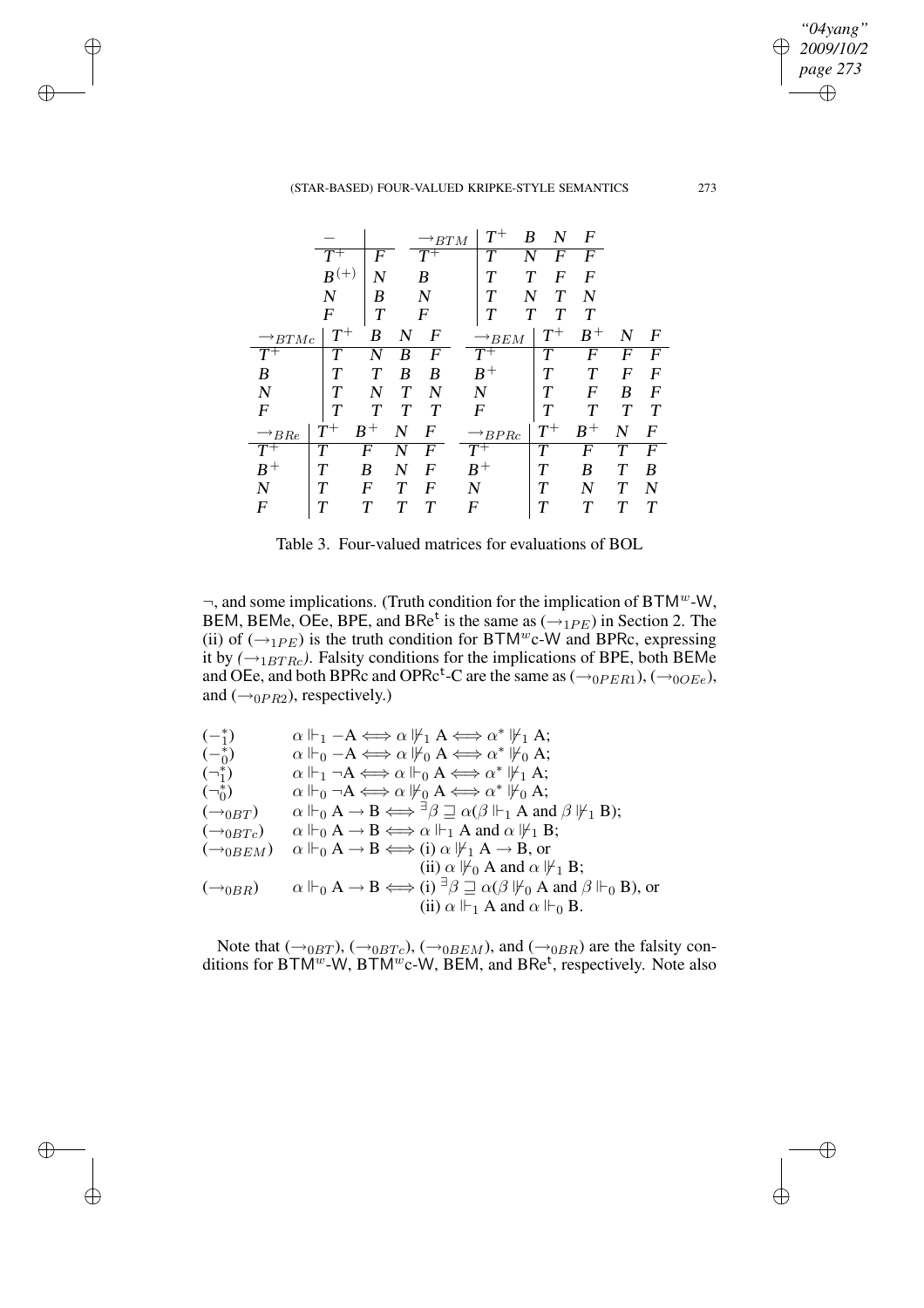that in Boolean negation  $\alpha^* = \alpha$  (see  $(-_1^*)$  and  $(-_0^*)$  above). The other definitions such as validity (in a frame S) and consequence relation for BOL are almost the same as in PL.

*Remark* 1: Let L be a logic satisfying the matrices for  $\vee$  and  $\wedge$  *in Table 1 and* − *in Table 3. Then to some readers it will give rise to a question as to which matrix for*  $\rightarrow$  *is needed for L to collapse to CL. Let*  $A \supset B$  *be the "material implication", i.e.,*  $(df2)$  *A*  $\supset B$  *:* =  $-A \vee B$ *. We here note that the matrices*  $\rightarrow$   $PRc1}$  *and*  $\rightarrow$   $PRc2}$  *in Table 1 satisfy* (*df2*), *i.e.*,  $v(A) \rightarrow v(B)$  =  $-v(A) \vee v(B)$  (exercise). This means that both PRc-C and PRc<sup>t</sup>-C having – *in place of* ∼ *prove A30 and its converse, and so collapse to CL. (Because of this, we did not introduce such systems in this section.)*

## 5.2. *Soundness and completeness of BOL*

Let  $\vdash_{BOL}$  A be the theoremhood of A in BOL. We first prove Hereditary Lemma.

*Lemma* 6: *(Hereditary Lemma)* For any sentence *A, (i)* if  $\alpha \Vdash^v_1 A$  and  $\alpha \sqsubseteq$  $\beta$ , *then*  $\beta \Vdash^v_1 A$ , *and (ii) if*  $\alpha \Vdash^v_0 A$  *and*  $\alpha \sqsubseteq \beta$ , *then*  $\beta \Vdash^v_0 A$ .

*Proof.* It is by straightforward induction on the length of A. We prove as an example the case  $A = B \rightarrow C$  and  $\alpha \Vdash_0^v A$ .

Suppose that  $\alpha \Vdash_{0}^{v} \mathbf{B} \to \mathbf{C}$  and  $\alpha \subseteq \beta$ . Then w.r.t. BTM<sup>w</sup>c-W, by  $(\rightarrow_{0} \text{B}T_c)$ ,  $\alpha \Vdash_{1}^{\text{p}} \text{B}$  and  $\alpha \Vdash_{1}^{\text{v}} \text{C}$ , and so by  $(-_1^*)$ ,  $\alpha \Vdash_{1}^{\text{v}} \text{-C}$ . Then by IH,  $\beta \Vdash^v_1$  – C, and so by  $(-_1^*)$ ,  $\beta \Vdash^v_1$  C. Therefore, since  $\beta \Vdash^v_1 B$  by IH,  $\beta \Vdash^v_0 B$  $\rightarrow$  C by ( $\rightarrow$ <sub>0BTc</sub>). W.r.t. OEe and OPRc<sup>t</sup>-C, by ( $\rightarrow$ <sup>1</sup><sub>1</sub>  $\sharp$ ),  $\alpha \Vdash^v_1 \neg(B \rightarrow C)$ , and by IH,  $\beta \Vdash^v_1 \neg(B \rightarrow C)$ , and so by  $(\neg^*_1)$  $_1^*$ ),  $\beta \Vdash^v_0 \mathbf{B} \to \mathbf{C}$ .

*Proposition* 7: *(Soundness) If*  $\vdash_{BOL}$  *A, then*  $\models_{BOL}$  *A.* 

*Proof.* We verify A32 for BTM<sup>*w*</sup>c-W and BPRc as an example.

For A32, we must show that  $\alpha \Vdash_{0} -(A \rightarrow B) \rightarrow (A \land -B)$  only if  $\alpha \Vdash_{0}$  $-(A \rightarrow B)$ . W.r.t. BTM<sup>*w*</sup>c-W, we contrapositively assume that  $\alpha \nvDash_{0} -(A \rightarrow B)$ .  $\rightarrow$  B) and show that  $\alpha \nvDash_{0} -(A \rightarrow B) \rightarrow (A \land -B)$ . Then by  $(\rightarrow_{0} B T_{c})$ , it suffices to show that  $\alpha \not\Vdash_1 -(A \rightarrow B)$  or  $\alpha \Vdash_1 A \wedge -B$ . We show that  $\alpha \Vdash_1$ A  $\land$  –B. By the supposition and  $\left(-\stackrel{*}{0}\right)$ ,  $\alpha \Vdash_0 A \rightarrow B$ . Then, by  $\left(\rightarrow_{0}^{0}B_{TC}\right)$ ,  $\alpha$  $\Vdash_1 A$  and  $\alpha \not\Vdash_1 B$ , and so  $\alpha \Vdash_1 -B$  by  $(-_1^*)$ . Hence, by  $(\wedge_1)$ ,  $\alpha \Vdash_1 A \wedge$  $-B$ , as required. W.r.t. BPRc, we instead show that either  $\alpha \nvDash_0 -(A \rightarrow B)$  $\rightarrow$  (A  $\land$  -B) or  $\alpha \Vdash_{0}$  –(A  $\rightarrow$  B). We prove the first one. Suppose toward contradiction that  $\alpha \Vdash_{0} -(A \rightarrow B) \rightarrow (A \land -B)$ . By  $(\rightarrow_{0PR2})$ ,  $\alpha \Vdash_{1} -(A \rightarrow$ B) and  $\alpha \Vdash_0 A \wedge -B$ . Then by  $\left(-\frac{4}{1}\right)$  and  $\left(\wedge_0\right)$ , both (a)  $\alpha \Vdash'_1 A \rightarrow B$  and (b)  $\alpha \Vdash_0 A$  or  $\alpha \Vdash_0 -B$ . By  $(\rightarrow_{1BTRe})$ ,  $\alpha \Vdash_1 A \rightarrow B$  iff  $(c) \exists \beta \sqsupseteq \alpha(\beta \Vdash_0 B$  and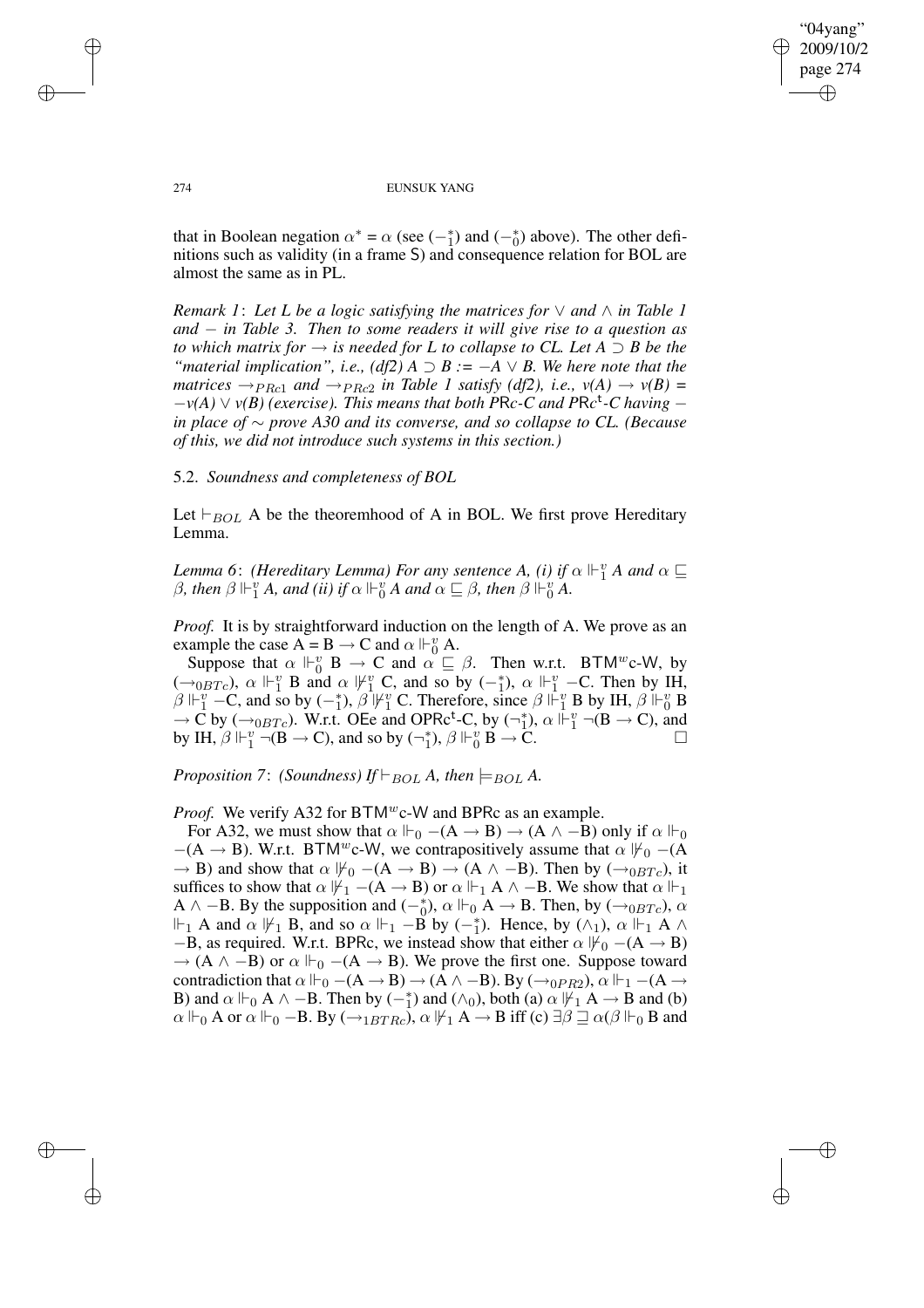$\beta \nvDash_0 A$ ). By Hereditary Lemma, (b) implies  $\beta \Vdash_0 A$  or  $\beta \Vdash_0 -B$  and thus by  $\left(-\stackrel{*}{0}\right)$ , (d)  $\beta \Vdash_0 A$  or  $\beta \Vdash_0 B$ . Hence (c) and (d) contradicts each other, and so, since (a) is equivalent to (c) and (b) implies (d), (a) also contradicts (b). Thus  $\alpha \not\Vdash_0 -(A \rightarrow B) \rightarrow (A \land -B)$ , as required.

The verification of the other axiom schemes is left to the reader.  $\Box$ 

To prove the completeness of BOL, we use the same Henkin-style proofs as in Section 3. We have the same definitions of theories as in Section 3. We define a *canonical BOL-frame* to be a structure  $S = (\zeta_{can}, U_{can}, \sqsubseteq_{can}, *_{can})$ as in Section 3. We also call a frame *fitting* for BOL if each semantical postulate holds for the (corresponding negation) axiom scheme of BOL. Then, by almost same proof as in Proposition 5, we can show that the canonically defined BOL-frame is a frame fitting for BOL.

Now we prove the Canonical Evaluation Lemma below for the completeness of BOL. Note that the base  $\zeta_{can}$  is constructed as a (non-trivial) prime BOL-theory that excludes nontheorems of BOL.

## *Lemma 7*: *(Canonical Evaluation Lemma) v*can *is an evaluation.*

*Proof.* We need more to show that the canonical evaluation  $v_{can}$  satisfies the truth and falsity conditions of negations  $-, \neg$ , and truth condition of implication for both BTMwc-W and BPRc, and falsity conditions of implications for BTM<sup>w</sup>-W, BTM<sup>w</sup>c-W, BEM, and BRe<sup>t</sup>. (Note that truth and falsity conditions of implication for BEMe are the same as OEe.)

For  $(-_1^*)$ , we must show

$$
\alpha\Vdash^{Vcan}_1 -{\mathbf A} \text{ iff } \alpha \not\Vdash^{Vcan}_1 {\mathbf A} \text{ iff } \alpha^* \not\Vdash^{Vcan}_1 {\mathbf A}.
$$

Let  $\alpha \Vdash^{Vcan}_{1}$  – A. Then by (1) and (3),  $\alpha \Vdash^{Vcan}_{1}$  – A iff  $-A \in \alpha$  iff  $A \notin \alpha^*$ iff  $\alpha^* \not\Vdash^{Vcan}_{1}$  A. Next,  $\alpha \not\Vdash^{Vcan}_{1}$  A iff  $\alpha^* \not\Vdash^{Vcan}_{1}$  A can be proved as follows: (left to right) let  $\alpha \not\Vdash^{Vcan}_{1} A$  and thus  $A \not\in \alpha$  by (1). Then by (7)  $\vdash_{BL} B \lor$  $-B$  (it is easy to show (7)), regularity, and primeness,  $-A \in \alpha$ . Thus by (3),  $A \notin \alpha^*$ , and so by (1),  $\alpha^* \Vdash_1^{Vcan} A$ . (right to left) let  $\alpha^* \Vdash_1^{Vcan} A$  and thus A  $\notin \alpha^*$  by (1). Then, by (7), regularity, and primeness,  $-A \in \alpha^*$ , and so  $-A$  $\notin \alpha$  by (3). Hence A11 ensures that  $A \notin \alpha$ , and thus  $\alpha \not\Vdash^{Vcan}_1 A$  by (1).

For  $\left(-_0^*\right)$ , we must show

$$
\alpha\Vdash^{Vcan}_0 -{\mathbf A} \text{ iff } \alpha \not\Vdash^{Vcan}_0 {\mathbf A} \text{ iff } \alpha^* \not\Vdash^{Vcan}_0 {\mathbf A}.
$$

Its proof is analogous to that of  $(-_1^*)$ . For  $(\neg_1^*$  $_1^*$ ), we must additionally show

$$
\alpha \Vdash_1^{Vcan} \neg A \text{ iff } \alpha^* \Vdash_1^{Vcan} A
$$
, and

for  $(\neg_0^*$  $_{0}^{*}$ ), we must additionally show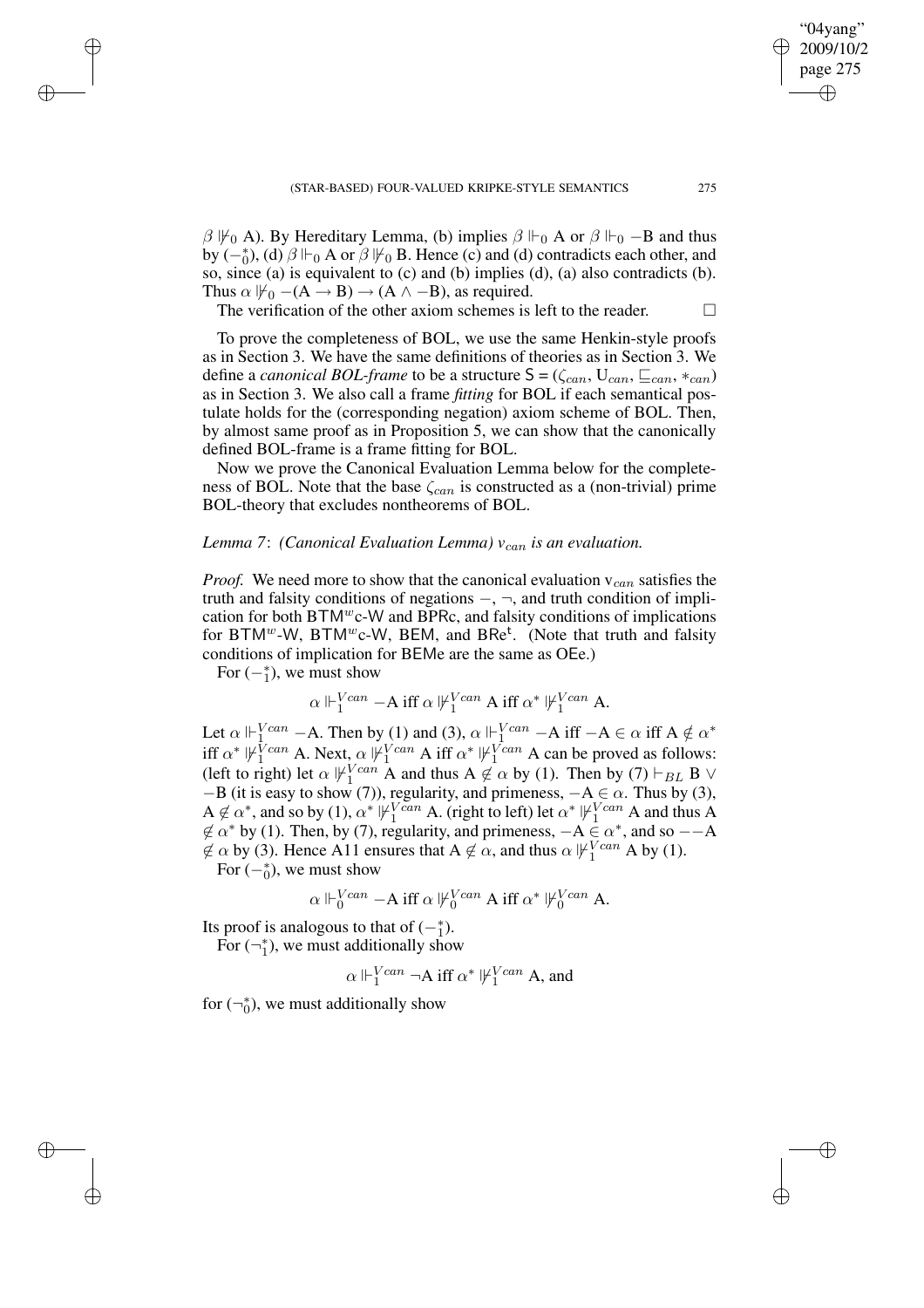$$
\alpha\Vdash^{Vcan}_0\neg A\ {\rm iff}\ \alpha^*\not\Vdash^{Vcan}_0 A.
$$

By  $(1)$ ,  $(2)$ , and  $(3)$ , these two are immediate.

For  $(\rightarrow_{1BTRc})$ , we must show

$$
\alpha \Vdash_1^{Vcan} A \to B \text{ iff } ^\forall \beta \sqsupseteq \alpha(\beta \Vdash_0^{Vcan} B \Longrightarrow \beta \Vdash_0^{Vcan} A).
$$

It is by Lemma 29 in [10].

For  $(\rightarrow_{0BT})$ , we must show

 $\alpha \Vdash_{0}^{Vcan} A \to B$  iff  ${}^{\exists}\beta \sqsupseteq \alpha(\beta \Vdash_{1}^{Vcan} A$  and  $\beta \Vdash_{1}^{Vcan} B$ ).

(Left to right) Let  $\alpha \Vdash_{0}^{Vcan} A \to B$ . By (2),  $\alpha \Vdash_{0}^{Vcan} A \to B$  iff  $-(A \to B)$  $\in \alpha$ . If  $(A \rightarrow B) \in \alpha$ , then by A28 we can obtain that  $A \land -B \in \alpha$ . Thus by ( $\wedge$ ),  $\left(-\frac{*}{1}\right)$ , and (1),  $A \in \alpha$  and  $B \notin \alpha$ . This ensures that  $\exists \beta \sqsupseteq \alpha$  ( $\beta \Vdash^{Vcan}_1$ A and  $\beta \psi_1^{\text{V} can}$  B) by (1). If  $(A \rightarrow B) \notin \alpha$ , then by  $(\rightarrow_{1PE})$  and (1), there is  $\beta \sqsupseteq \alpha$  such that either (a)  $A \in \beta$  and  $B \notin \beta$  or (b)  $-A \notin \beta$  and  $-B \in \beta$ . If (a) is the case, by (1), it is immediate. Let (b) be the case. Since, by  $(-_1^*)$ and (1),  $-A \notin \beta$  iff  $A \in \beta$  and  $-B \in \beta$  iff  $B \notin \beta$ , (b) is the same as (a). Thus it directly follows from (1).

(Right to left) We contrapositively assume that  $\alpha \not\Vdash_{0}^{Vcan} A \rightarrow B$  and show that  $\forall \beta \sqsupseteq \alpha(\beta \Vdash_1^{Vcan} A$  only if  $\beta \Vdash_1^{Vcan} B$ ). Let  $\alpha \Vdash_0^{Vcan} A \to B$ . Then by (2),  $-(A \rightarrow B) \notin \alpha$ , and so by  $\left(-\frac{a}{1}\right)$  and (1),  $A \rightarrow B \in \alpha$ . Then by  $\left(\rightarrow_{1PE}\right)$ and (1),  $\forall \beta \sqsupseteq \alpha$ , (a)  $A \in \beta$  only if  $B \in \beta$  and (b)  $-B \in \beta$  only if  $-A \in \beta$ . Thus by (a) and (1), it is immediate that  $\forall \beta \sqsupseteq \alpha(\beta \Vdash_1^{Vcan} A$  only if  $\beta \Vdash_1^{Vcan}$ B).

For  $(\rightarrow_{0BTC})$ , we must show

 $\alpha \Vdash_{0}^{Vcan} A \to B$  iff  $\alpha \Vdash_{1}^{Vcan} A$  and  $\alpha \Vdash_{1}^{Vcan} B$ .

(Left to right) Let  $\alpha \Vdash_{0}^{Vcan} A \to B$ . By (2),  $\alpha \Vdash_{0}^{Vcan} A \to B$  iff  $-(A \to B)$  $\in \alpha$ . Then by A32 and MP (twice), we can obtain that A  $\wedge -B \in \alpha$ . Thus by ( $\land$ ),  $A \in \alpha$  and  $-B \in \alpha$ . Then, since  $-B \in \alpha$  iff  $B \notin \alpha$  as above,  $A \in \alpha$ and  $B \notin \alpha$ . Hence by (1),  $\alpha \Vdash^{Vcan}_{1} A$  and  $\alpha \Vdash^{Vcan}_{1} B$ , as desired.

(Right to left) Let  $\alpha \Vdash^{Vcan}_{1} A$  and  $\alpha \Vdash^{Vcan}_{1} B$ . By (1),  $A \in \alpha$  and  $B \notin \alpha$ . Then, by ( $\wedge$ ),  $\left(-\frac{*}{1}\right)$ , and (1), A  $\wedge$  -B  $\in \alpha$ . By A33 and MP (twice), we can obtain that  $-(A \rightarrow B) \in \alpha$ . Hence by (2),  $\Vdash_0^{Vcan} A \rightarrow B$ , as wanted.

For  $(\rightarrow_{0BEM})$ , we must show

$$
\alpha \Vdash_{0}^{Vcan} A \to B \text{ iff (i) } \alpha \Vdash_{1}^{Vcan} A \to B, \text{ or}
$$
  
(ii) 
$$
\alpha \Vdash_{0}^{Vcan} A \text{ and } \alpha \Vdash_{1}^{Vcan} B.
$$

Left to right and right to left of (i) are immediate. We prove right to left of (ii). Let  $\alpha \Vdash^{Vcan}_{0} A$  and  $\alpha \Vdash^{Vcan}_{1} B$ . By (1) and (2),  $-A \notin \alpha$  and  $B \notin \alpha$ , and so A  $\land$  -B  $\in \alpha$  by ( $\land$ ), (-<sup>\*</sup><sub>1</sub>), and (1). Note that BEM proves (8) (A  $\land$  -B)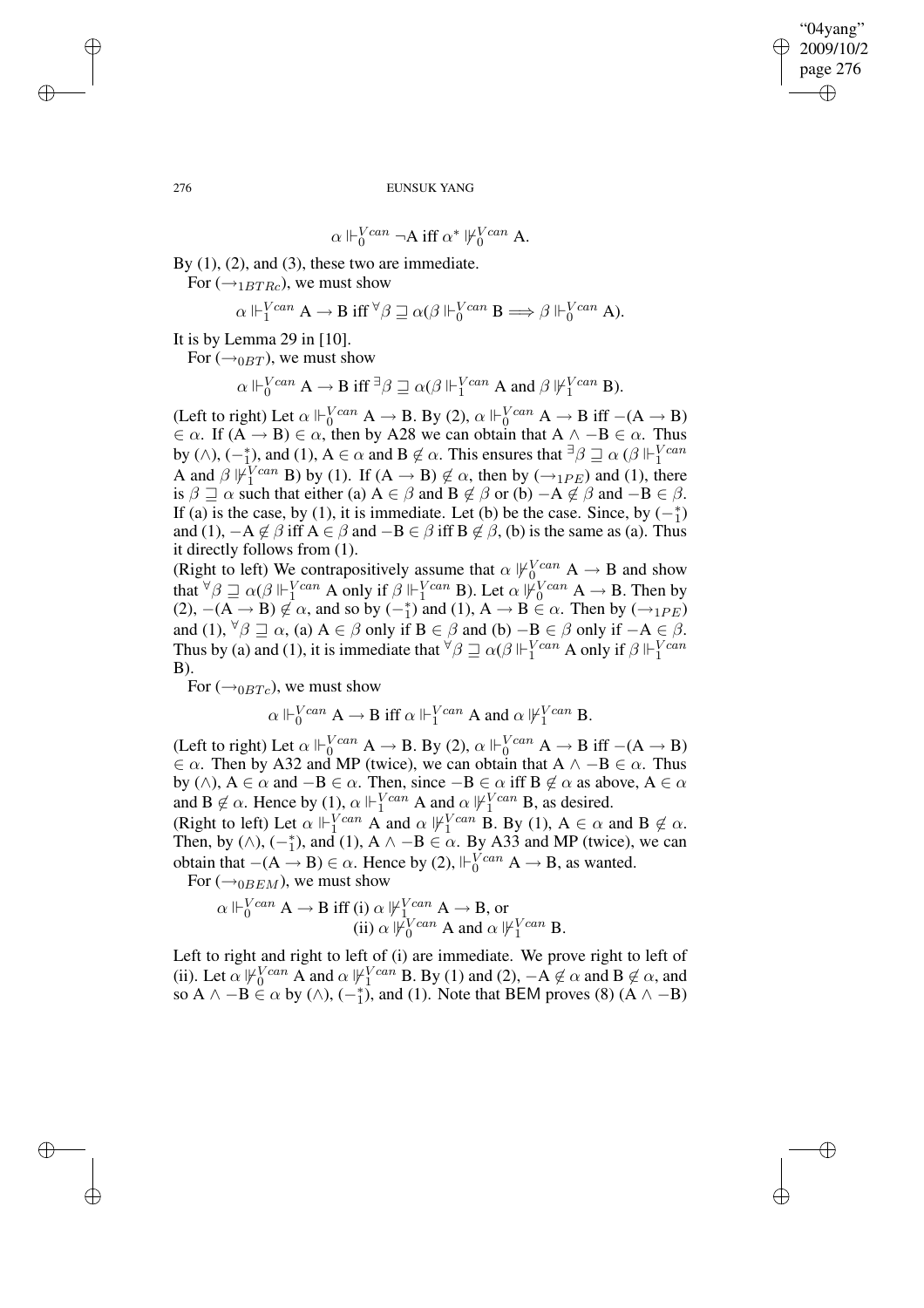$\rightarrow$  −(A → B) (to prove this, see A30 and A12). Then, since −(A → B) ∈  $\alpha$ ,  $\alpha \Vdash_{0}^{Vcan} A \rightarrow \mathring{B}$  by (2).

For  $(\rightarrow_{0BR})$ , we must show

$$
\alpha \Vdash_{0}^{Vcan} A \to B \text{ iff (i) } \exists \beta \sqsupseteq \alpha(\beta) \Vdash_{0}^{Vcan} A \text{ and } \beta \Vdash_{0}^{Vcan} B \text{), or}
$$
  
(ii) 
$$
\alpha \Vdash_{1}^{Vcan} A \text{ and } \alpha \Vdash_{0}^{Vcan} B.
$$

Proof of left to right is analogous to that of  $(\rightarrow_{0BT})$ . For right to left, we first assume (i). Then  $\alpha \Vdash^{Vcan}_{1} A \rightarrow B$ . By (1),  $A \rightarrow B \notin \alpha$ , and so by (1) and  $(-_1^*)$ ,  $-(A \rightarrow B) \in \alpha$ . Hence by (2),  $\alpha \Vdash_{0}^{Vcan} A \rightarrow B$ . Assume (ii). By ( $\wedge$ ), (1), and (2), A  $\wedge$  −B  $\in \alpha$ . Then by (8) above, we can obtain that −(A  $\rightarrow$  B)  $\in \alpha$ . Thus by (2),  $\Vdash_0^{Vcan} A \rightarrow B$ , as desired.

In an analogy to the PL model above, let us call a model  $\mathfrak{M}$  for BOL a *BOL model*. Then, by Lemma 7 the canonically defined ( $\zeta_{can}$ ,  $U_{can}$ ,  $\sqsubseteq_{can}$ ,  $*_{can}$ ,  $v_{can}$ ) is a BOL model. Thus, since, by construction,  $\zeta_{can}$  excludes our chosen nontheorem A and the canonical definition of  $\models$  agrees with membership, we can say that for each nontheorem A of BOL, there is a BOL model in which A is not  $\zeta_{can} \models A$ . It gives us the (weak) completeness for BOL. Let us consider strong completeness for BOL except  $B\overline{T}M^w-W$  and BTMwc-W. Note that we can give the definition of a *BOL consequence* (except BTM<sup>*w*</sup>-W and BTM<sup>*w*</sup>c-W) as in PL.

*Proposition* 8: *If*  $\Gamma \not\vdash_{BOL} A$ , *then there is a prime theory*  $\zeta$  *such that*  $\Gamma \subseteq \zeta$ *and*  $A \notin \zeta$ *.* 

Proof. We prove the case of BRe<sup>t</sup> because it has a deduction theorem different from any other Boolean systems above. Let BOL be BRe<sup>t</sup>. Take an enumeration  $\{A_n: n \in \omega\}$  of the well-formed formulas of BOL. We define a sequence of sets by induction as follows:

$$
\zeta_0 = \{A' : \Gamma \vdash_{BOL} A'\}.
$$
  
\n
$$
\zeta_{i+1} = \text{Th}(\zeta_i \cup \{A_{i+1}\})
$$
 if it is not the case that  $\zeta_i$ ,  $A_{i+1} \vdash_{BOL} A$ ,  
\n $\zeta_i$  otherwise.

Let  $\zeta$  be the union of all these  $\zeta_n$ 's. It is easy to see that  $\zeta$  is a theory not containing A. Also we can show that it is prime.

Suppose toward contradiction that B  $\vee$  C  $\in \zeta$  and B, C  $\notin \zeta$ . Then the theories obtained from  $\zeta \cup B$  and  $\zeta \cup C$  must both contain A. It follows that there is a conjunction of members of  $\zeta \zeta'$  such that  $\zeta' \wedge B \vdash_{BOL} A$  and  $\zeta' \wedge A$  $C \vdash_{BOL} A$ . Then, by the Enthymematic Deduction Theorem,  $\vdash_{BOL} (\zeta' \wedge B)$  $\wedge$  t)  $\rightarrow$  A and  $\vdash_{BOL} (\zeta' \wedge C \wedge t) \rightarrow A$ .<sup>8</sup> Then, by AD, A7, and MP,  $\vdash_{BOL}$ 

<sup>8</sup> The Enthymematic Deduction Theorem is the following: for a theory  $\zeta$  and formulas A, B,  $\zeta \cup \{A\} \vdash B$  iff  $\zeta \vdash (A \land t) \rightarrow B$  (see [7, 14]).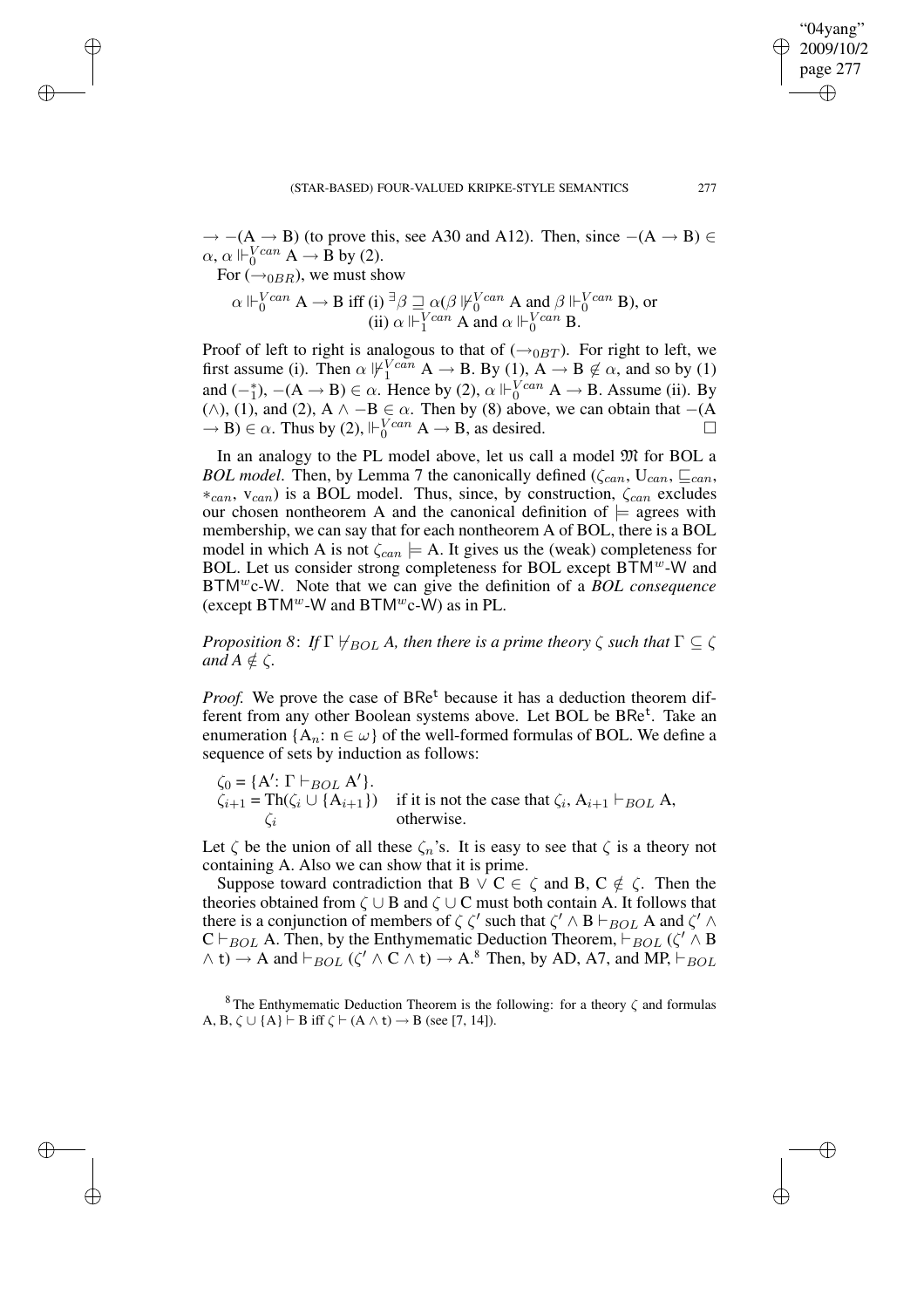$((\zeta' \land B \land t) \lor (\zeta' \land C \land t)) \rightarrow A$ . And we obtain  $\vdash_{BOL} ((\zeta' \land t) \land (B \lor t))$ C))  $\rightarrow$  A by prefixing (as theorem), A8, and MP. Note that if  $\vdash_{BOL}$  (A  $\land$  t)  $\rightarrow$  B, then A  $\vdash_{BOL}$  B. Thus,  $\zeta' \wedge (B \vee C) \vdash_{BOL}$  A. From this we get that A  $\in \zeta$ , which is contrary to our supposition.

Proof of the other cases is analogous.

Thus by using Lemma 7 and Proposition 8, we can show its strong completeness as follows.

*Theorem* 3: *(Strong completeness) If*  $\Gamma \models_{BOL} A$ *, then*  $\Gamma \models_{BOL} A$ *.* 

# 6. *Concluding remarks*

We here introduced several systems, which can be regarded as paraconsistent and Ockham neighbors of E and R, Boolean neighbors of E, R, and T, and provided (star-based) four-valued Kripke-style semantics for them. But we could not introduce paraconsistent and Ockham neighbors of T and corresponding such (star-based) four-valued semantics. This is an open ptoblem left in this paper.

Among the systems OEMe seems both relevant and paraconsistent in the senses mentioned in Section 1; PE-R, PRc-C, PRc<sup>t</sup>-C, and OPRc<sup>t</sup>-C seem paraconsistent but not relevant; and the other systems, i.e., the systems having Boolean negation neither relevant nor paraconsistent. One way to obtain relevance logics from the paraconsistent systems is to drop (restricted) positive paradox from each of them. But the above four-valued semantics do not work any more for such systems. Instead, four-valued Routley-Meyer-style semantics appear to be established for such systems. This fact must be clear for some subsequent paper.

> Faculty of Liberal Arts and Teacher Education, University of Seoul, Rm 314 Cheonnong Hall, Seoul, 130-743, KOREA E-mail: eunsyang@uos.ac.kr

# REFERENCES

[1] Anderson, A.R., and Belnap, Jr., N.D., "The pure calculus of entailment", *The Journal of symbolic Logic*, 27 (1962), pp. 19–52.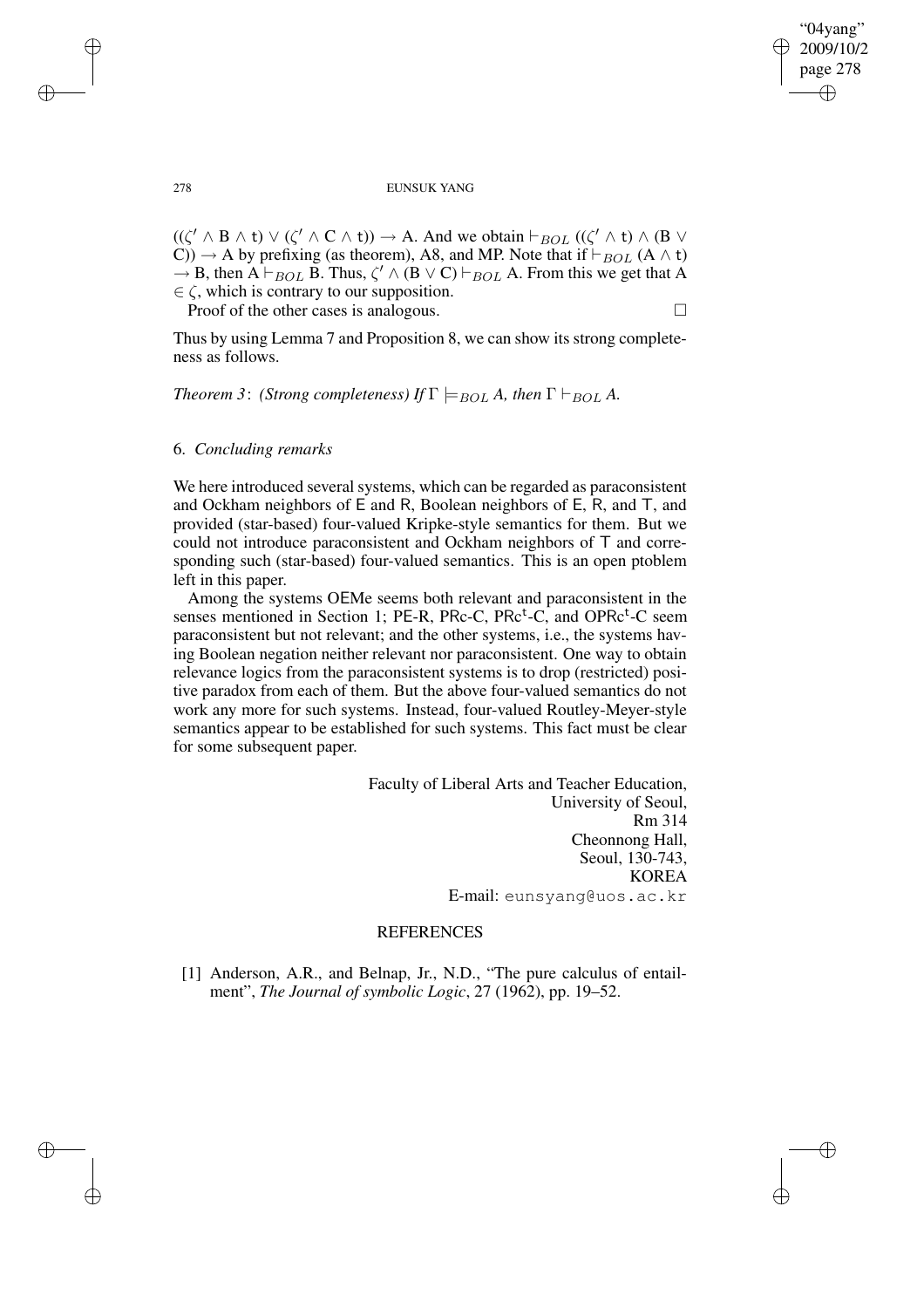- [2] Anderson, A.R. and Belnap, N.D., *Entailment: The Logic of Relevance and Necessity*, vol. 1, Princeton, Princeton Univ. Press, 1975.
- [3] Anderson, A.R., Belnap, N.D., and Dunn, J.M., *Entailment: The Logic of Relevance and Necessity*, vol. 2, A.R. Anderson and N.D. Belnap, Princeton, Princeton Univ. Press, 1992.
- [4] Dunn, J.M., "Algebraic Completeness for R-Mingle and Its Extension", *The Journal of symbolic Logic*, 35 (1970), pp. 1–13.
- [5] Dunn, J.M., "A Kripke-style semantics for R-Mingle using a binary accessibility relation", *Studia Logica*, 35 (1976), pp. 163–172.
- [6] Dunn, J.M., "Intuitive semantics for first-degree entailment and 'coupled trees"', *Philosophical Studies*, 29 (1976), pp. 149–168.
- [7] Dunn, J.M., "Relevance logic and entailment", *Handbook of Philosophical Logic*, D. Gabbay and F. Guenthner (eds.), Dordrecht, D. Reidel Publ. Co., 1986, pp. 117–224.
- [8] Dunn, J.M., "Perp and Star: Two Treatments of Negation", *Philosophical Perspectives (Philosophy of Language and Logic) 7*, J. Tomberlin (ed.), 1993, pp. 331–357.
- [9] Dunn, J.M., "Generalized ortho-negation", *Negation: A Notion in Focus*, H. Wansing (ed.), W. de Gruyter, Berlin, 1996, pp. 3–26.
- [10] Dunn, J.M., "Partiality and its Dual", *Studia Logica*, 66 (2000), pp. 5– 40.
- [11] Hacking, I., "What is strict implication?", *Journal of Symbolic Logic*, 28 (1963), pp. 51–71.
- [12] Kripke, S., "Semantic analysis of intuitionistic logic I", *Formal systems and Recursive Functions*, J. Crossley and M. Dummett (eds.), Amsterdam, North-Holland Publ. Co., 1965, pp. 92–129.
- [13] Mares, Restall, G., ""Four-valued" semantics for the relevant logic R", *Journal of Philosophical Logic*, 33 (2004), pp. 327–341.
- [14] Meyer, R.K., Dunn, J.M., and Leblanc, H., "Completeness of relevant quantification theories", *Notre Dame Journal of Formal Logic*, 15 (1976), pp. 97–121.
- [15] Meyer, R.K., Giambrone, S., and Brady, R.T., "Where gamma fails", *Studia Logica*, 43 (1984), pp. 247–256.
- [16] Restall, G., "Four-valued semantics for relevant logics (and some of their rivals)", *Journal of Philosophical Logic*, 24 (1995), pp. 139–160.
- [17] Routley, R., "The American plan completed", *Studia Logica*, 43 (1984), pp. 327–346.
- [18] Routley, R. and Meyer, R.K., "The semantics of entailment (II)", *Journal of Philosophical Logic*, 1 (1972), pp. 192–208.
- [19] Routley, R. and Meyer, R.K., "The semantics of entailment (I)", *Truth, Syntax, and Modality*, H. Lebranc (ed.), Amsterdam, North-Holland Publ. Co., 1973, pp. 199–243.